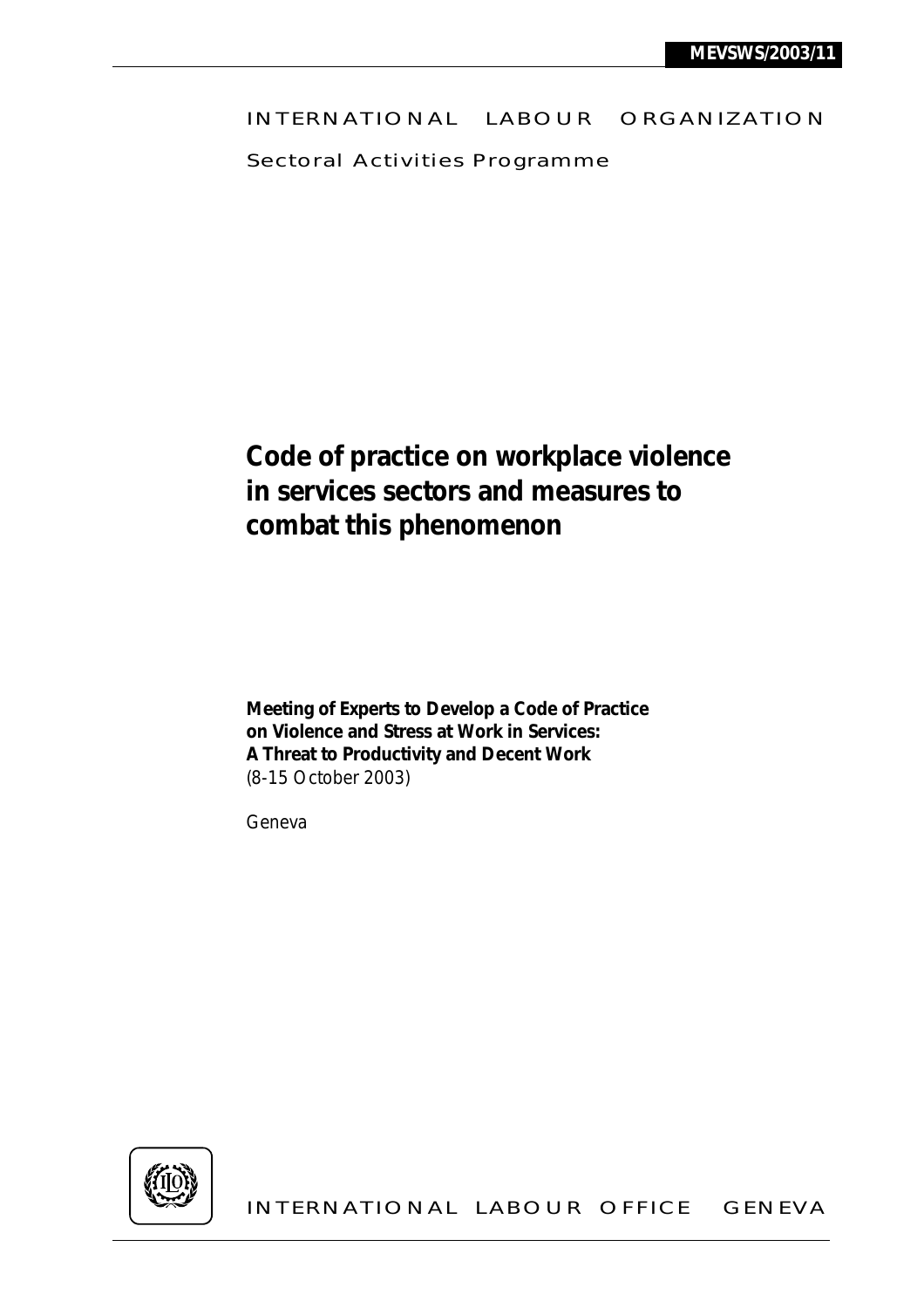## **Preface**

The Governing Body of the ILO agreed at its 279th Session in November 2000 that a meeting of experts should be held in 2003 to develop a code of practice on violence and stress in services sectors. At the 284th Session of the Governing Body, in June 2002, it was agreed that the Meeting of Experts should be held from 8 to 15 October 2003, and that the Meeting would have the following composition: 12 experts nominated by Governments (Algeria, Canada, Denmark, Germany, Japan, Malaysia, Mauritius, Peru, Philippines, South Africa, United Kingdom and United States), 12 experts nominated after consultations with the Employers' group of the Governing Body and 12 experts nominated after consultations with the Workers' group of the Governing Body. It was also decided that the purpose of the Meeting should be: to consider and review a draft and to adopt a code of practice on violence and stress at work in services sectors: A threat to productivity and decent work. A draft text was developed by the ILO for circulation to member States for comments in May 2003, before the Meeting of Experts, and those comments were collated and summarized for the experts in September 2003.

The present code of practice on workplace violence in services sectors and measures to combat this phenomenon was drawn up by a Meeting of Experts held in Geneva from 8 to 15 October 2003. In accordance with the aforementioned decision of June 2002, the Meeting was composed of 12 experts nominated by Governments, 12 experts nominated by the Employers and 12 experts nominated by the Workers.<sup>1</sup> On the authorization of the Governing Body, all other ILO member States were invited as observers, and the following countries attended: Ireland, Luxembourg, Norway, Poland, Sweden, Switzerland and Zimbabwe.<sup>2</sup>

This code is not a legally binding instrument and is not intended to replace national laws and regulations. The practical recommendations of this publication have been designed to provide guidance to ILO constituents and all those responsible for addressing workplace violence in services sectors. It is based on an analysis of the extent, nature and causes of workplace violence in public and private services. It identifies the roles and responsibilities of governments, employers and workers. The code promotes a proactive approach to prevention, based on occupational safety and health management systems.

It is intended that the provisions of the code will assist in reducing or eliminating violence at workplaces in services sectors.

#### <sup>1</sup> *Experts nominated by Governments:*

M. Omar BOURAS, Sous-directeur de la prévention des risques professionnels, ministère du Travail et de la Sécurité sociale, Alger (Algeria)

Ms. Nancy HARWOOD, Senior Policy Director, Workers' Compensation Board of British Columbia, Vancouver (Canada).

Ms. Jane M. RAVN, Head of Office, Danish Working Environment Authority, Valby (Denmark).

Mr. Peter ULLSPERGER, Federal Institute for Occupational Safety and Health, Berlin (Germany).

 *Adviser:* 

Mr. Valentin KLOTZ, Social Counsellor, Permanent Mission of Germany in Geneva.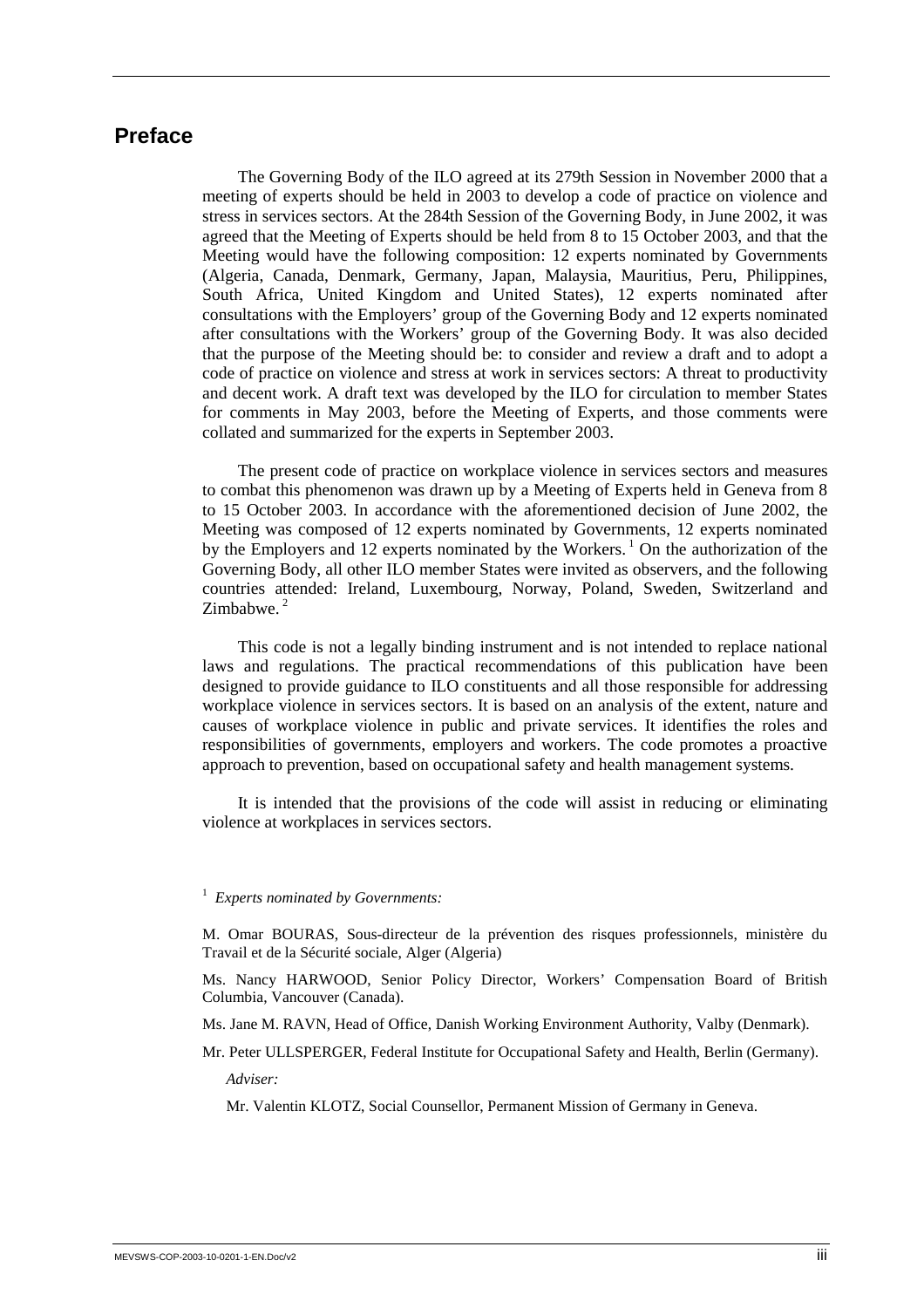Mr. Takanori KAWASHIMA, Director, International Office, Planning Division, Department of Industrial Safety and Health, Labour Standard Bureau, Ministry of Health, Labour and Welfare, Tokyo (Japan).

Mr. Mohtar MUSRI, Director, UNDP/DOSA Project, Department of Occupational Safety and Health, Ministry of Human Resources, Selangor (Malaysia).

*Adviser:* 

Mr. Wan Setapa WAN ZULKFLI, Labour Attaché, Permanent Mission of Malaysia in Geneva.

Mr. Mariahven CAREMBEN, Senior Labour and Industrial Relations Officer, Ministry of Labour and Industrial Relations, Riviere du Rempart (Mauritius).

Sr. Juan NAVARRO PANDO, Asesor, Vice Ministro de Trabajo, Ministerio de Trabajo y Promoción del Empleo, Lima (Peru).

Mr. Francisco S. CRUZ, Assistant Secretary, Department of Labor and Employment, Manila (Philippines).

*Adviser:* 

Ms. Yolanda PORSCHWITZ, Labor Attaché, Permanent Mission of the Philippines in Geneva.

*Adviser:* 

 Ms. Lindiwe LUSENGA, Labour Counsellor, Permanent Mission of South Africa in Geneva (South Africa).

Prof. Colin MACKAY, Chief Psychologist, Health and Safety Executive, Human Factors Unit, Better Work Environment Division, Bootle, Merseyside (United Kingdom).

Ms. Patricia D. BILES, Workplace Violence Program Coordinator/OSHA, United States Department of Labor (USDOLE/OSHA), Washington, DC (United States).

*Adviser:* 

Mr. John CHAMBERLIN, Labor Attaché, United States Permanent Mission in Geneva.

#### *Experts nominated by the Employers:*

Sr. Carlos M. ALDAO-ZAPIOLA, President Comisión Recursos Humanos, Director de Relaciones y Comunicación, Unión Industrial Argentina – Grupo Fortabat, Buenos Aires.

Mr. Saleh Mwekee Marc ATIBU, Directeur du département social, Fédération des entreprises du Congo, Kinshasa/Gombe.

Mr. Garry BRACK, Chief Executive, Employers First, Sydney.

Ms. Deborah CANNAVINO, Attorney, Tyler Cooper & Alcorn, LLP, Stamford, United States.

Mr. Normand CÔTÉ, Director, Employee Relations, Bank of Montreal Financial Group, Toronto, Ontario.

Mr. Kris DE MEESTER, Adviser, Health & Safety Affairs, Belgian Federation of Enterprises, Brussels.

Sr. Pablo GOMEZ ALBO, Director de Asuntos Laborales, Confederación Española de Organizaciones Empresariales (CEOE), Madrid.

Mr. Miroslav JIRÁNEK, Director of the Municipal Hospital in Litomerice, Association of Czech & Moravian Hospitals, Litomerice.

Mr. Antoine MONTANT, Responsable des affaires sociales, Fédération des entreprises de propreté et services associés, Villejuif.

Mr. Shahbaz MUNIR, General Manager, Human Resources, Kohinoor Weaving Mills Ltd., District Kasur, Pakistan.

Mr. Anders Jost PEDERSEN, Adviser, Safety and Health, Danish Employers Confederation, Copenhagen.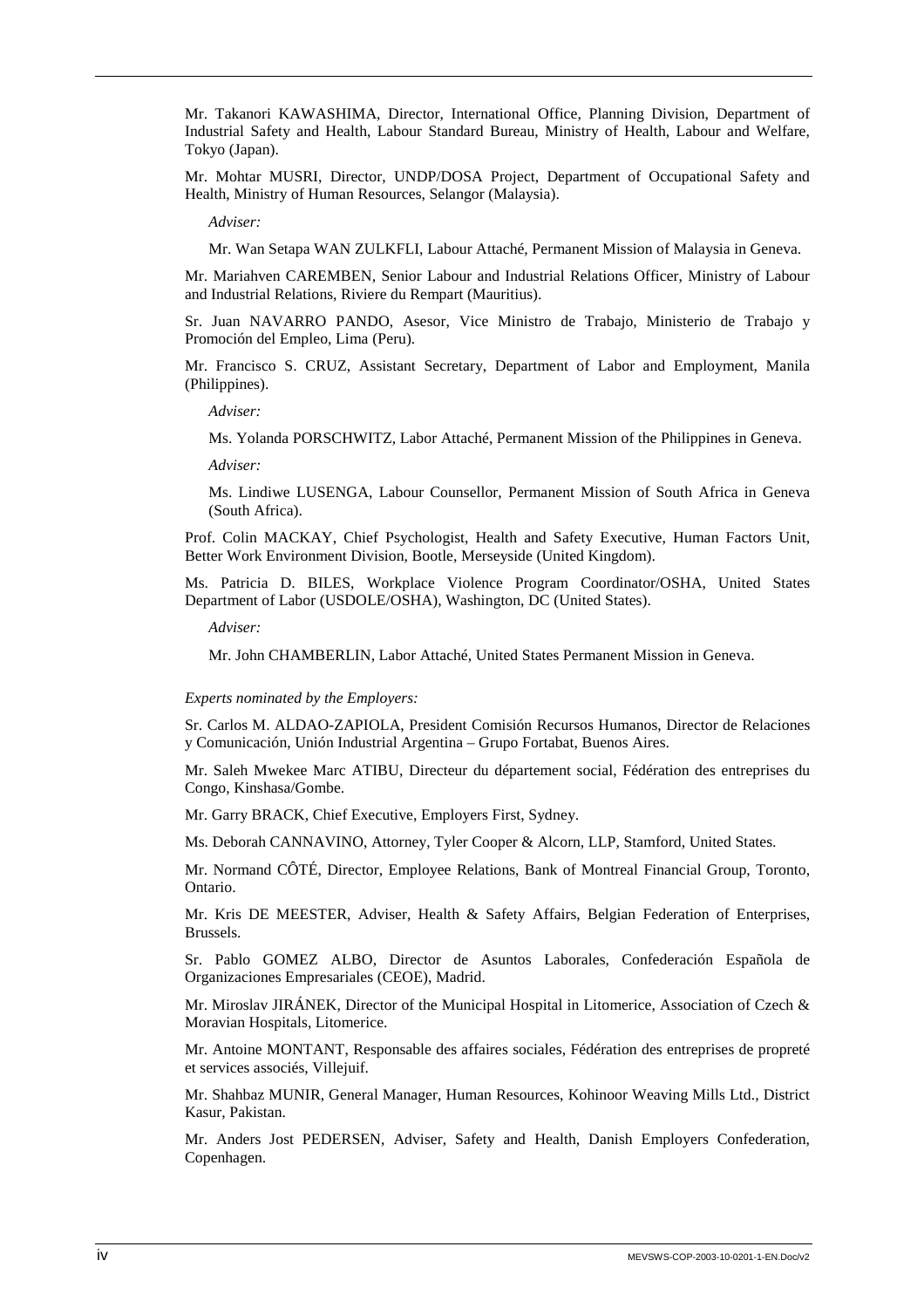Ms. Bongiwe RADEBE, Health Service Manager, Royal Swaziland Sugar Corporation, Swaziland Federation of Employers, Simunye, Swaziland.

*Experts nominated by the Workers:* 

Ms. Frédérique BONI, Education International, Brussels.

Ms. Sarah DE JONG, Human Rights and Safety Officer, International Federation of Journalists, Brussels.

Mr. Subramania ESWARAN, General Secretary, All India Primary Teachers' Federation, New Delhi.

Ms. Danielle LEGAULT, Service Employees International Union, Syndicat québécois des employées et employés de services (SQEES), Montreal, Quebec.

Mr. Poovendran (Peter) ODAYAN, Emergency Care Practitioner, Emergency Medical and Rescue Services, Durban.

Sr. Percy OYOLA PALOMÁ, Secretario General, Coordinadora Latino Americana de Trabajadores de los Servicios Públicos (CLATSEP), Santafé de Bogotá.

*Adviser:* 

Sr. William Huezo MARTINEZ, 3e Vice Presidente – CLATSEP, San Salvador.

Mr. Jon RICHARDS, UNISON, London.

Mr. Doug RUSSEL, Health and Safety Officer, Union of Shop, Distributive & Allied Workers (USDAW), Manchester.

Mr. James SAUBER, Research Director, National Association of Letter Carriers (NALC), Washington, DC.

Ms. Ulrike TESKE, Referatsleiterin Arbeits und Gesundheitsschutzpolitik, Vereinte Dienstleistungsgewerkschaft (VERDI), Berlin.

Ms. Irmeli VUORILUOTO, Officer, Tehy Ry, Union of Health and Social Care Services, Tehy, Finland.

Madame Habiba ZAHI, Membre du bureau exécutif de la CDT, Confédération démocratique du Travail, Casablanca.

 $2$  In addition to the 36 experts, Government observers from eight member States, as well as 17 representatives of intergovernmental and non-governmental organizations attended.

*Government observers – Representatives of member States:* 

Ireland – Ms. Patricia MURRAY, Psychologist/Inspector, Health & Safety Authority, Dublin.

Kuwait – Mr. Jamal M.-F. AL-DOUSARI, Director of Legal Department, Ministry of Social Affairs and Labour, Kuwait.

Luxembourg – M. Henri THEISEN, Attaché de direction, Inspection du travail et des mines, Luxembourg.

Norway – Mr. Ola WINSVOLD, Senior Adviser, Directoratet for Arbeidstilsyner, Norwegian Labour Inspection Authority, Oslo.

Poland – Ms. Dorota ZOLNIERCZYK-ZREDA, Psychology Department, National Research Institute, Central Institute for Labour Protection, Warsaw.

 Ms. Anna TOMCZYK, Directeur du Département, Général Inspektorat du travail en Pologne, Warsaw.

Sweden – Ms. Annika HULTIN, Principal Administrative Officer, Swedish Work Environment Authority, Solna.

Switzerland – Dr. Alain KIENER, Conseiller en médecine du travail, Secrétariat d'Etat à l'Economie (SECO), Berne.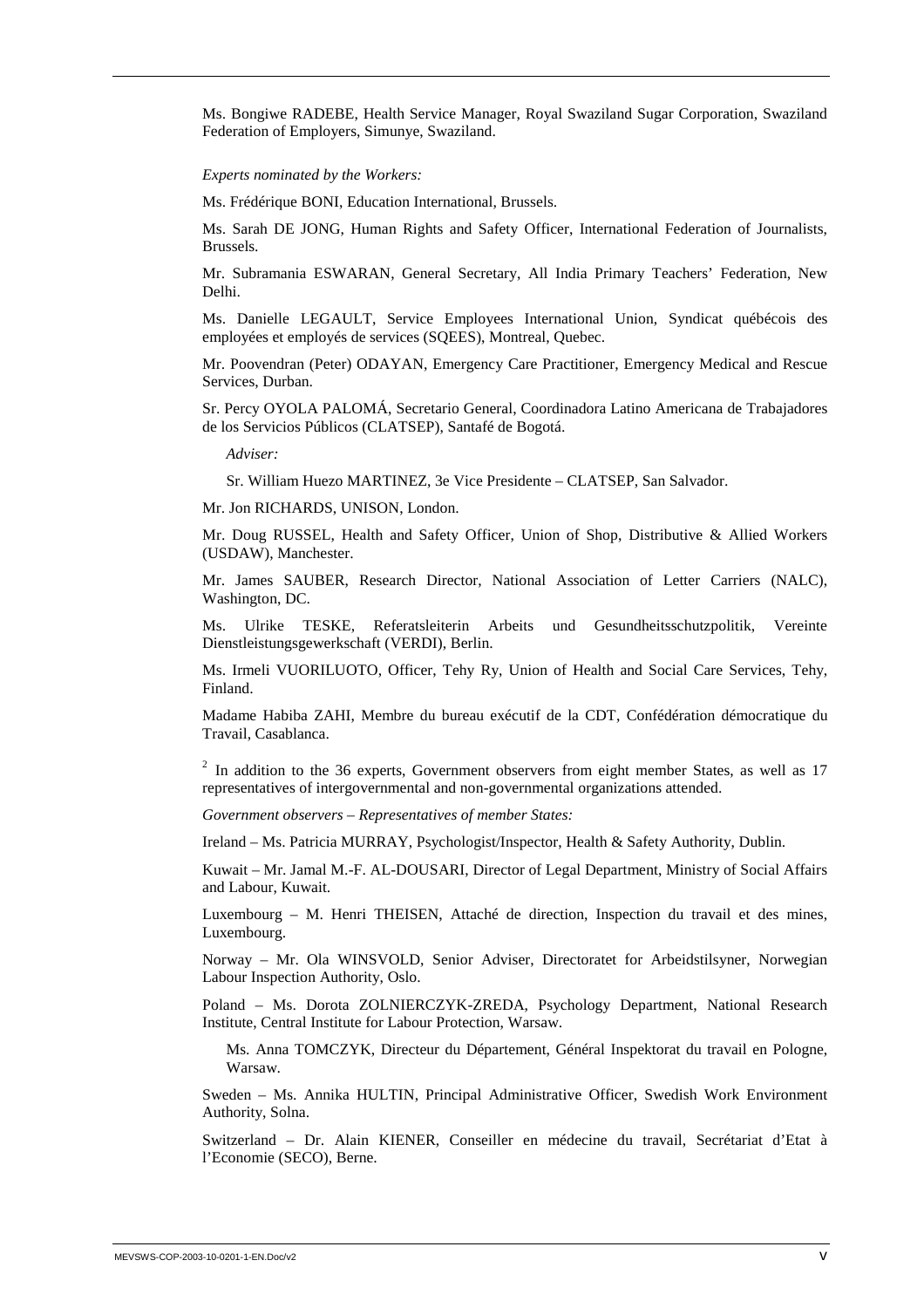Zimbabwe – Mr. Kuziwa NYAMWANZA, Legal Adviser, Ministry of Public Service, Labour and Social Welfare, Harare.

*Intergovernmental organizations represented:* 

*World Health Organization (WHO)* 

Ms. Evelyn KORTUM-MARGOT, Occupational & Environmental Health, Department of Protection of the Human Environment, Geneva.

*Representatives of non-governmental international organizations:* 

*Education International*  Mr. Robert HARRIS, Senior Consultant, Nyon.

*International Confederation of Free Trade Unions* 

Mr. Dan CUNNIAH, Director, Geneva Office, Geneva.

Ms. Anna BIONDI, Assistant Director, Geneva Office, Geneva.

*International Commission on Occupational Health (ICOH)* 

Mr. Renato GILIOLI, Milan.

*International Council of Nurses* 

Ms. Mireille KINGMA, Consultant, Nursing and Health Policy, Geneva.

*International Federation of Air Traffic Controllers' Associations (IFATCA)* 

Ms. Sophie BILLAUD, Yverdon-les-Bains.

*International Federation of Business & Professional Women* 

Ms. Karin KAUSCH, Cully.

*International Federation of Employees in Public Service (INFEDOP)* 

Mr. Bert VAN CAELENBERG, Secretary-General, BRUSSELS.

Mr. Michel BEUNEN, BRUSSELS.

*International Federation of Social Workers (IFSW)* 

Ms. Margrit WINDLIN, Lucerne.

*International Organisation of Employers (IOE)* 

Ms. Barbara PERKINS, Assistant to the Secretary-General, Geneva.

Mr. Jean DEJARDIN, Adviser, Geneva.

*Public Services International (PSI)* 

Mr. Alan LEATHER, Deputy General Secretary, Ferney-Voltaire.

*Union Network International* 

Mr. Philip BOWYER, Deputy Secretary-General, Nyon.

Mr. John PEDERSEN, Assistant General Secretary, Nyon.

*World Confederation of Labour* 

M. Hervé SEA, Représentant permanent, Geneva.

*ILO representatives:* 

Ms. Cleopatra DOUMBIA-HENRY, Director, Sectoral Activities Department.

Mr. Bill RATTEREE, Education Sector Specialist, Sectoral Activities Department.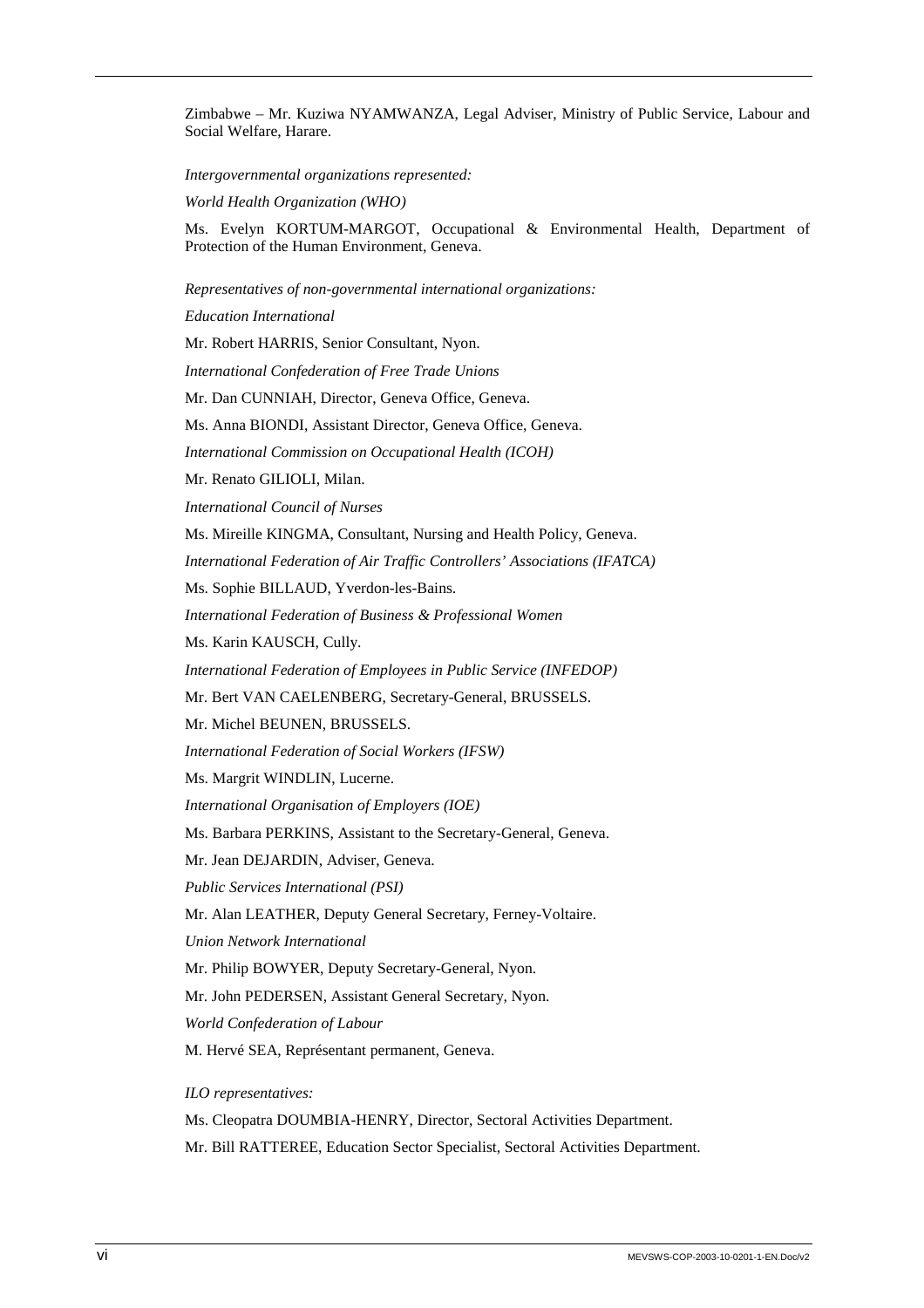Mr. John MYERS, Media, Culture, Graphical, Postal and Telecommunications Services Specialist, Sectoral Activities Department.

Ms. Christiane WISKOW, Health Sector Specialist, Sectoral Activities Department.

Dr. David GOLD, InFocus Programme on Safety and Health at Work and the Environment.

Mr. William SALTER, Conditions of Work and Employment Programme.

*ILO consultant:* 

Mr. Vittorio DI MARTINO, consultant.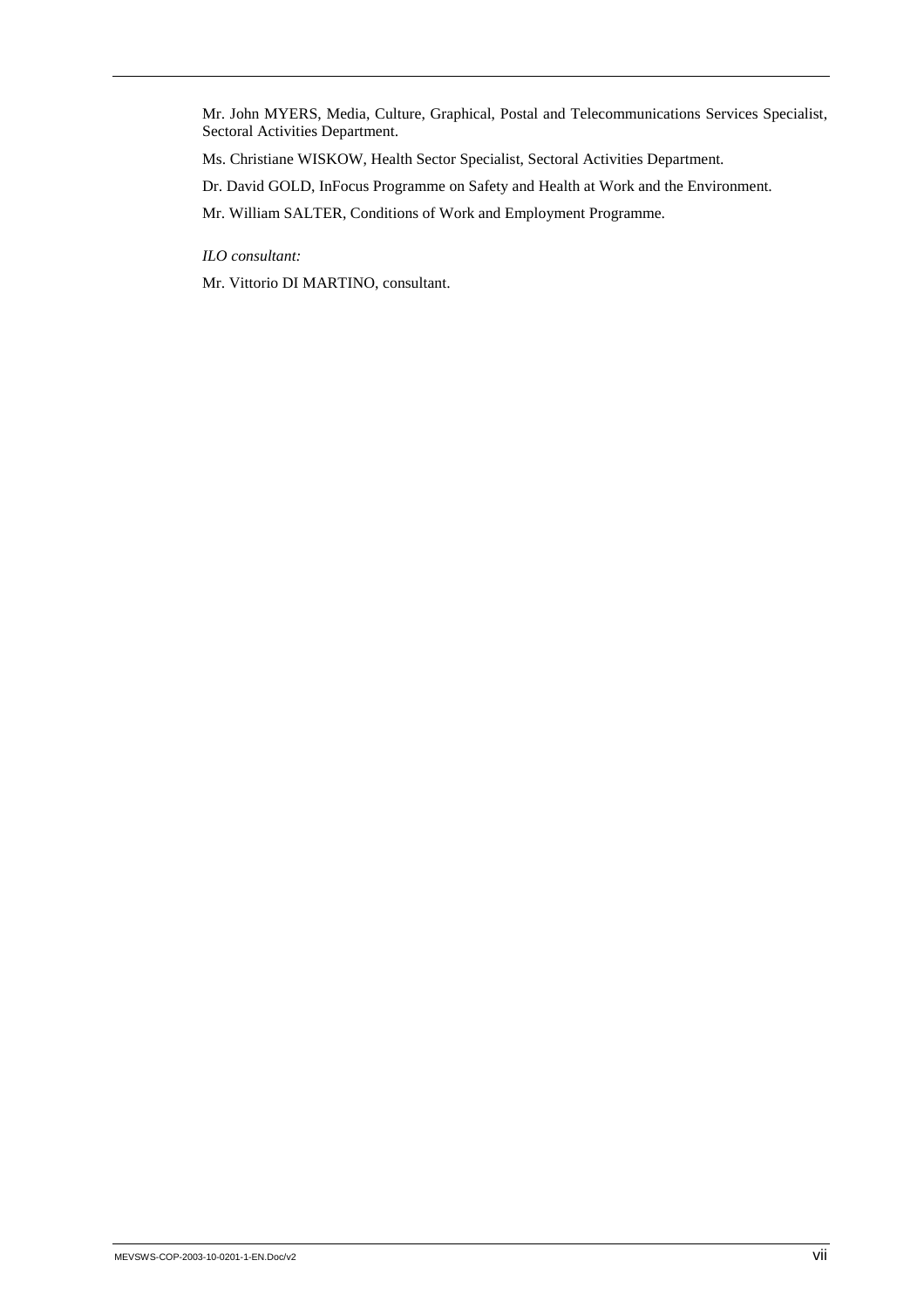## **Contents**

| 1.   |        |  |  |
|------|--------|--|--|
| 1.1. |        |  |  |
|      |        |  |  |
|      |        |  |  |
| 1.2. |        |  |  |
| 1.3. |        |  |  |
|      |        |  |  |
|      | 1.3.2. |  |  |
|      |        |  |  |
| 1.4. |        |  |  |
|      |        |  |  |
| 2.1. |        |  |  |
| 2.2. |        |  |  |
| 2.3. |        |  |  |
| 2.4. |        |  |  |
| 2.5. |        |  |  |
| 3.   |        |  |  |
| 3.1. |        |  |  |
|      |        |  |  |
|      | 3.1.2. |  |  |
|      |        |  |  |
|      |        |  |  |
| 3.2. |        |  |  |
|      | 3.2.1. |  |  |
|      | 3.2.2. |  |  |
|      |        |  |  |
| 3.3. |        |  |  |
| 3.4. |        |  |  |
| 4.   |        |  |  |
| 4.1. |        |  |  |
|      | 4.1.1. |  |  |
|      |        |  |  |
|      | 4.1.3. |  |  |
|      |        |  |  |
| 4.2. |        |  |  |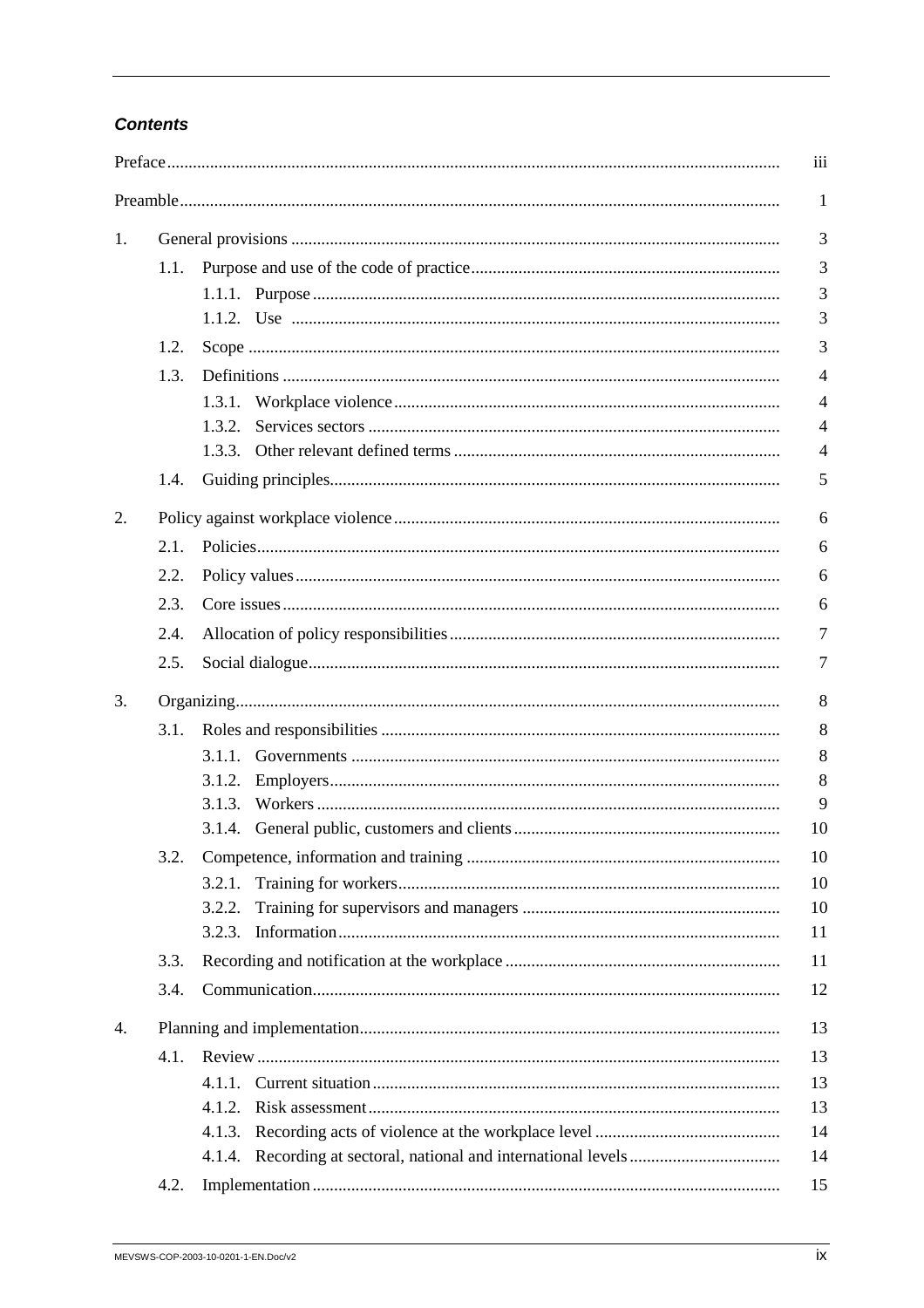|    | 4.3. | Control measures: Strategies for preventing, reducing, managing and coping | 15       |
|----|------|----------------------------------------------------------------------------|----------|
|    |      | 4.3.2. Awareness-raising and cooperation on combating workplace violence   | 15<br>15 |
|    | 4.4. |                                                                            | 16       |
|    |      |                                                                            | 16       |
|    |      |                                                                            | 16       |
|    | 4.5. |                                                                            | 16       |
|    |      |                                                                            | 16       |
|    |      |                                                                            | 16       |
|    | 4.6. |                                                                            | 17       |
|    |      |                                                                            | 17       |
|    |      |                                                                            | 17       |
|    | 4.7. |                                                                            | 18       |
|    |      | $4.7.1$ .                                                                  | 18       |
|    |      | 4.7.2.                                                                     | 18       |
|    |      |                                                                            | 18       |
|    |      |                                                                            | 19       |
|    | 4.8. |                                                                            | 19       |
|    | 4.9. |                                                                            | 19       |
| 5. |      |                                                                            | 20       |
|    | 5.1. | Monitoring and evaluation of workplace violence prevention policies        | 20       |
|    | 5.2. |                                                                            | 20       |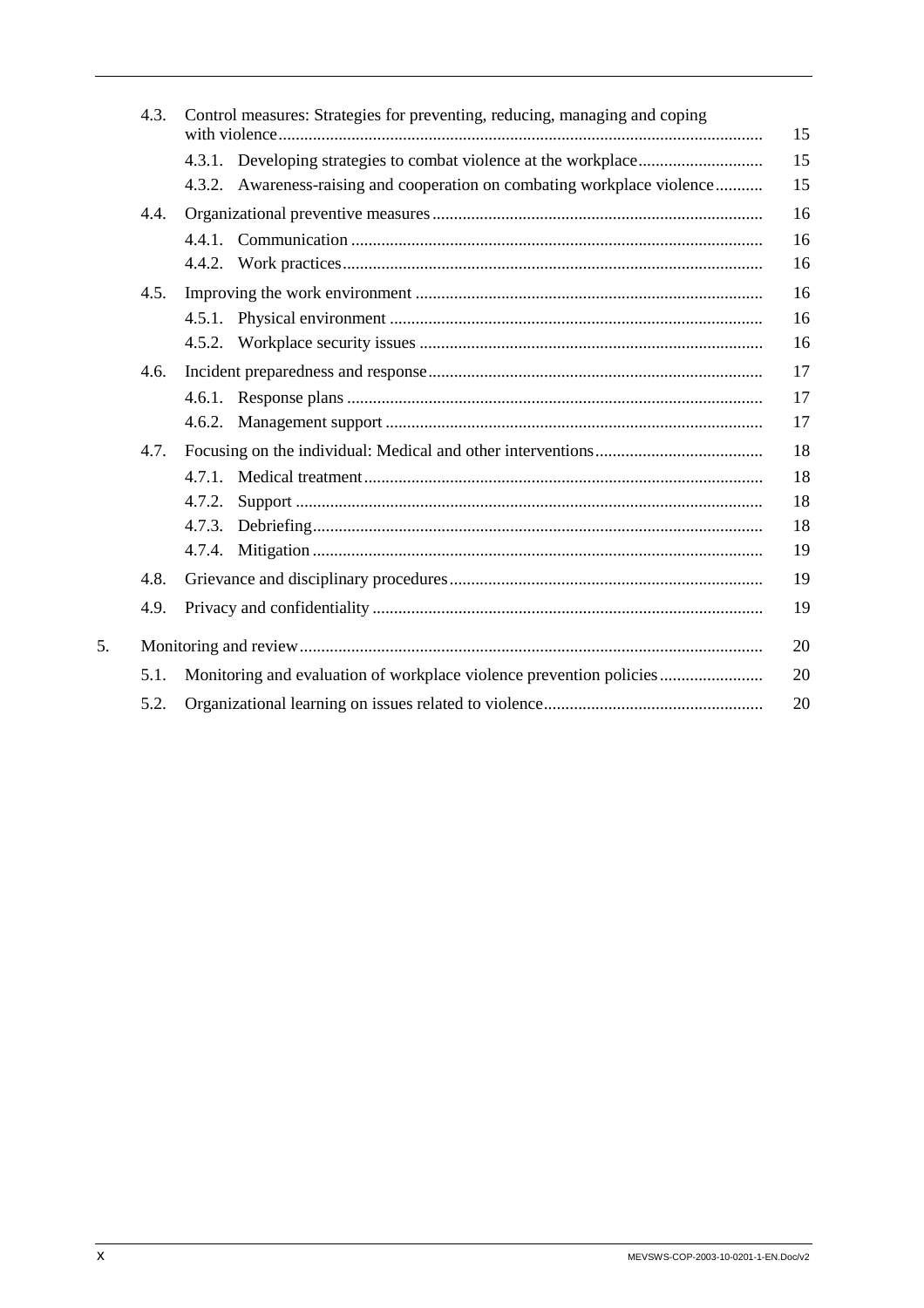## **Meeting of Experts to Develop a Code of Practice on Violence and Stress at Work in Services: A Threat to Productivity and Decent Work**  (8-15 October 2003)

## **Preamble**

This code focuses on the prevention of workplace violence and its direct adverse consequences.

There are some consequences of workplace violence, which may include stress, although stress is a concept which, for some, is not clearly definable. For some parties, consideration of the prevention and aftermath of workplace violence is a human resources management issue, for others it is a safety and health issue. The Meeting has considered the complexity of the issues and recommends the adoption of a code of practice on workplace violence in services sectors and measures to combat this phenomenon.

The primary emphasis for governments, employers, workers and their representatives in dealing with these challenges is to establish and pursue a proactive approach taking into consideration the occupational safety and health management systems approach. Such systems seek to prevent problems through policy, organizing, planning, implementation, monitoring and review, with the aim of enhancing the work environment and organizational efficiency.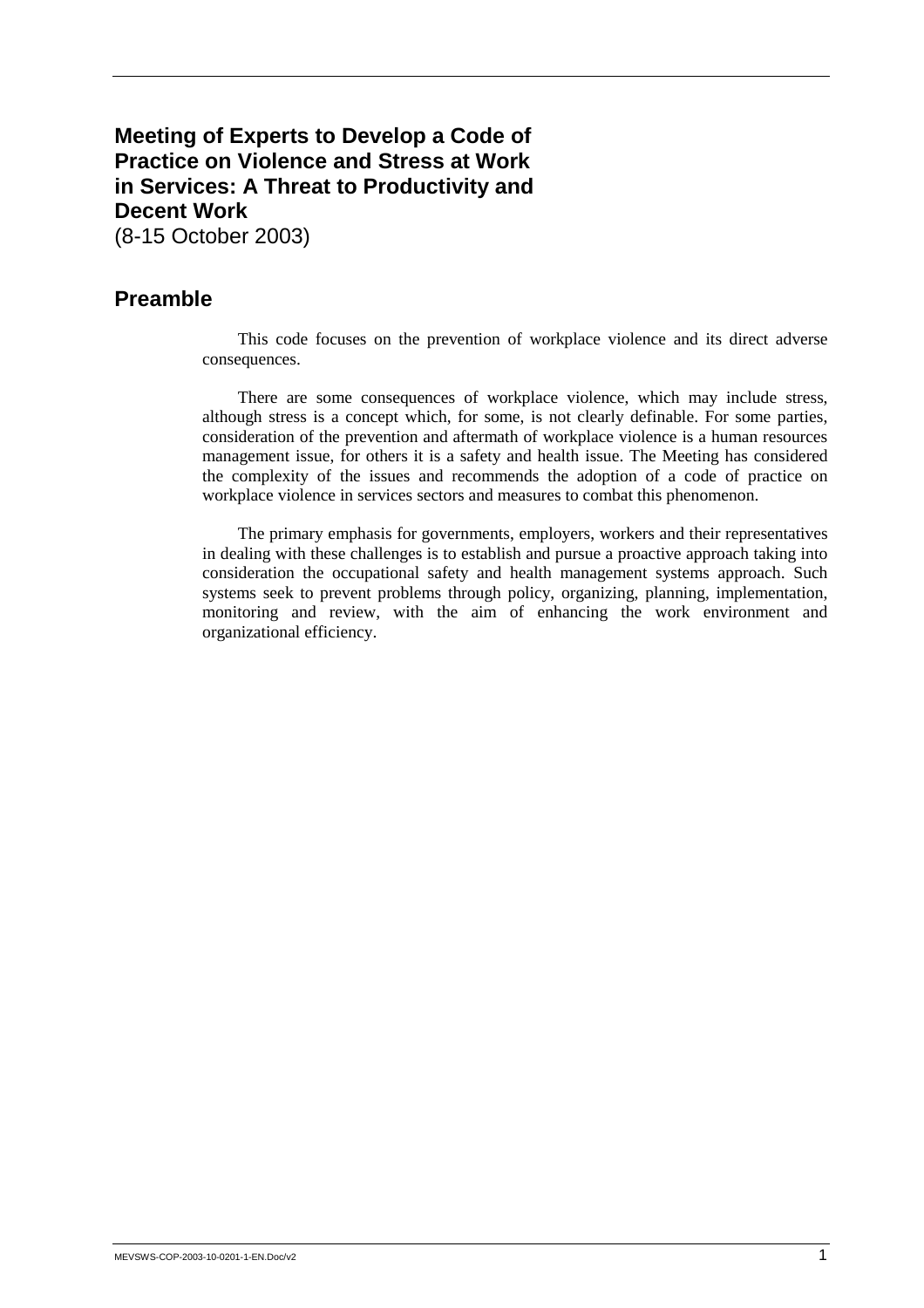## **1. General provisions**

## **1.1. Purpose and use of the code of practice**

#### *1.1.1. Purpose*

The objective of this code of practice (hereinafter referred to as "the code") is to provide general guidance in addressing the problem of workplace violence in services sectors. The code is intended to serve as a basic reference tool for stimulating the development of similar instruments at the regional, national, sectoral, enterprise, organization and workplace levels, specifically targeted at and adapted to different cultures, situations and needs.

The code covers such key areas of action on workplace violence as:

- policy;
- hazard identification;
- risk assessment:
- prevention and control:
- training;
- management and mitigation of the impact;
- care and support of workers affected;
- monitoring and evaluation.

## *1.1.2. Use*

This code should be used to:

- ! develop practical responses at the workplace, enterprise, organization, sectoral, national, regional and international levels;
- $\blacksquare$  promote processes of dialogue, consultation, negotiation and all forms of cooperation among governments, employers, workers and their representatives, as well as other concerned stakeholders as appropriate;
- ! give guidance in developing national laws, policies and programmes of action; in workplace, enterprise, organization and sectoral agreements; and in workplace policies and plans of action.

### **1.2. Scope**

This code applies to all areas of economic activity in the public and private services sectors.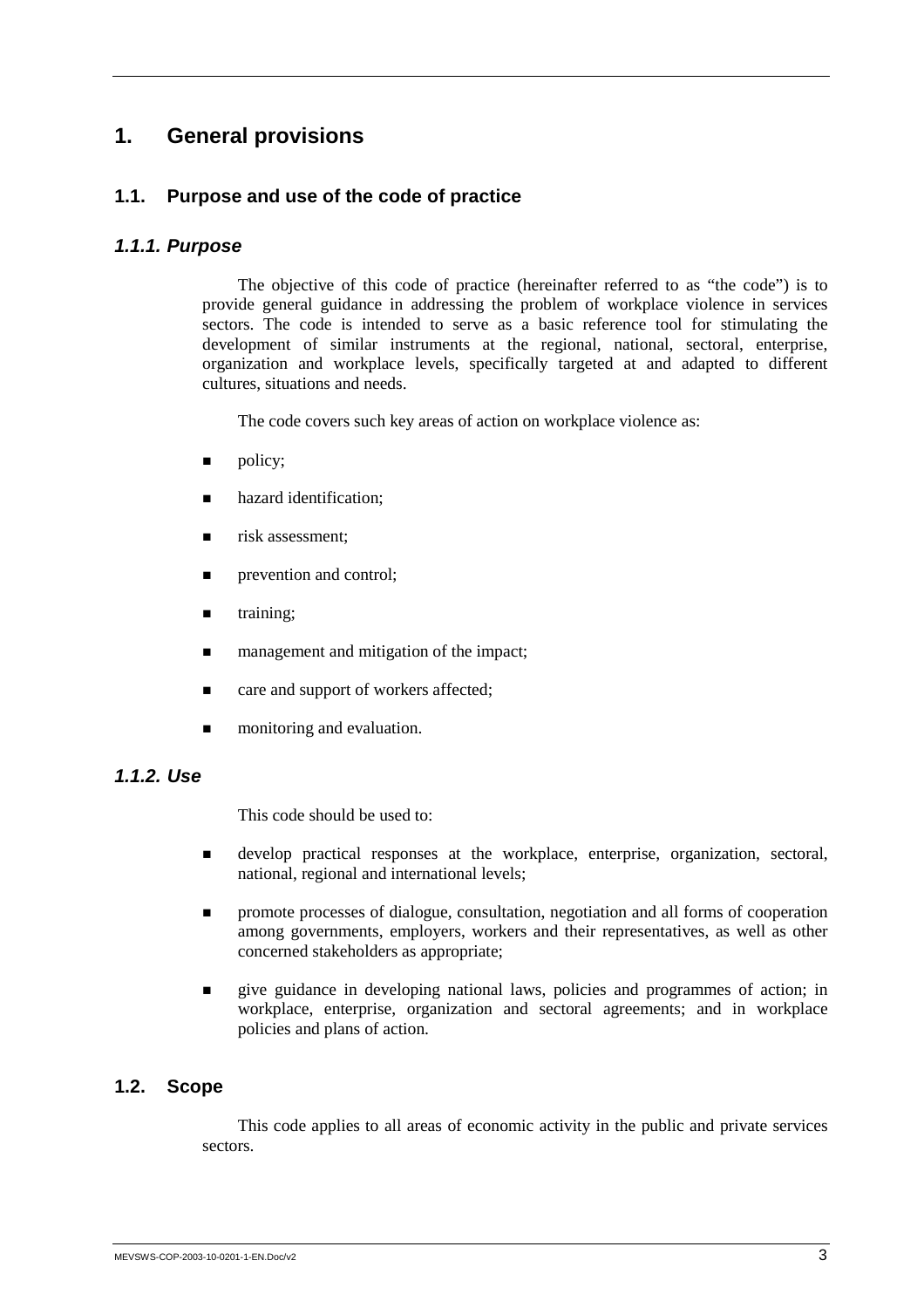## **1.3. Definitions**

For the purposes of this code the following definitions are used:

#### *1.3.1. Workplace violence*

Any action, incident or behaviour that departs from reasonable conduct in which a person is assaulted, threatened, harmed, injured in the course of, or as a direct result  $\frac{1}{1}$  of, his or her work.

- ! Internal workplace violence is that which takes place between workers, including managers and supervisors.
- **External workplace violence is that which takes place between workers (and** managers and supervisors) and any other person present at the workplace.

#### *1.3.2. Services sectors*

For the purposes of this code, the services sectors include: commerce; education; financial and professional services; health services; hotels, catering and tourism; media and entertainment industries; postal and telecommunications services; public service; transport; and utilities: primary and secondary industries are not included.

#### *1.3.3. Other relevant defined terms*

#### Client/customer

For the purpose of this code, the terms *client* and *customer* refer to an individual who receives a personalized service,  $\frac{2}{3}$  as opposed to the general public.

#### Competent authority

A minister, government department, or other public authority having the power to issue regulations, orders or other instructions having the force of law.

#### Employer

Any physical or legal person who employs one or more workers.

#### **Perpetrator**

Any person who engages in workplace violence.

#### Social dialogue

All types of negotiation, consultation or exchange of information between representatives of governments, employers and workers on issues of common interest relating to economic and social policy.

<sup>1</sup> The reference to "direct result" is understood to mean that there is a clear link with work, and that the action, incident or behaviour occurred within a reasonable period afterwards.

 $2^2$  For example, patients, passengers, users or audiences.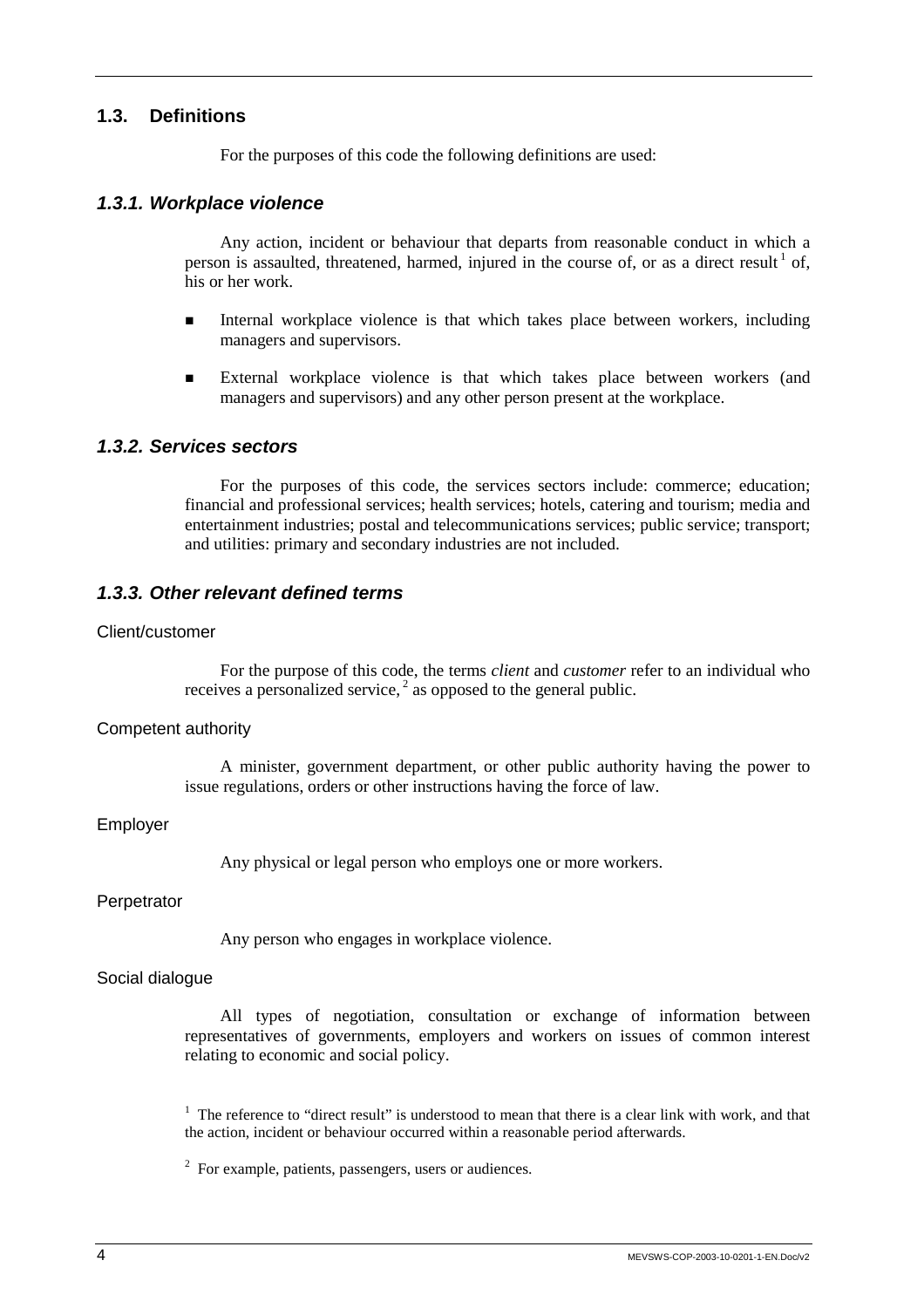#### Victim

Any worker or employer who is the object of workplace violence.

Worker

Any person who performs work, either regularly or temporarily, for an employer.

#### Workers' representative

A person who is recognized as such by national law or practice, in accordance with the Workers' Representatives Convention, 1971 (No. 135).

#### **Workplace**

All places where workers need to be or to go by reason of their work and which are under the direct or indirect control of the employer.

## **1.4. Guiding principles**

- ! A healthy and safe work environment, in accordance with the provisions of the Occupational Safety and Health Convention, 1981 (No. 155), facilitates optimal physical and mental health in relation to work, and can help to prevent workplace violence.
- ! Social dialogue between employers, workers and their representatives, and with government  $\frac{3}{7}$  where appropriate, is a key element in the successful implementation of anti-violence policies and programmes. Such dialogue is enshrined in the ILO Declaration on Fundamental Principles and Rights at Work and its Follow-up.
- ! Policy or action against workplace violence should also be directed at promoting decent work and mutual respect, and combating discrimination at the workplace, in accordance with the Discrimination (Employment and Occupation) Convention, 1958 (No. 111).
- ! Promoting gender equality could help to reduce workplace violence.

 $3\,$  In this context, government includes the competent authority as defined in this code.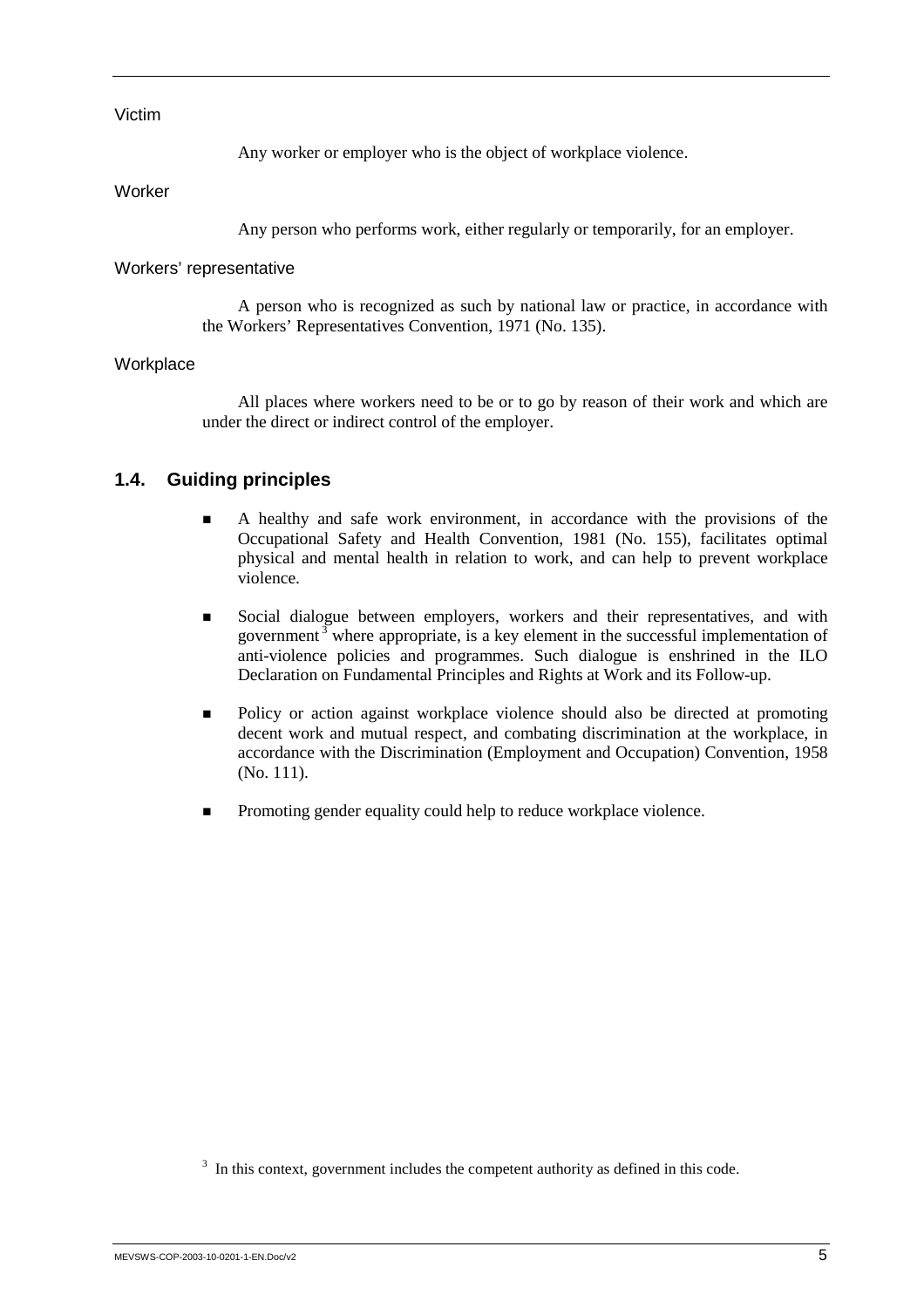## **2. Policy against workplace violence**

## **2.1. Policies**

Governments, employers, workers and their representatives should, in so far as reasonably practicable, promote workplace practices that help to eliminate workplace violence. In fulfilling these objectives, cooperation between governments, employers, workers and their representatives is essential in developing and implementing appropriate policies and procedures to minimize the risk of workplace violence.

## **2.2. Policy values**

Priority should be given to the development of a constructive workplace culture based on decent work, work ethics, safety, mutual respect, tolerance, equal opportunity, cooperation and quality of service. This should include:

- $\blacksquare$  clear objectives as to the key role of human resources in achieving a quality service;
- $\blacksquare$  an emphasis on the organization and all its people sharing common objectives;
- commitment to preventing workplace violence.

A clear policy statement of intent should be issued and communicated by the top management, recognizing the importance of efforts to eliminate workplace violence.

## **2.3. Core issues**

The policy should address at least the following:

- $\blacksquare$  the definition of workplace violence;
- ! a statement that no workplace violence would be tolerated, whether from within the workforce or from clients and customers;
- **n** an engagement in support of any action targeted at creating an environment free from workplace violence and its direct adverse consequences;
- ! the provision of a fair complaints system that is free from retaliation and that protects against abusive or frivolous complaints;
- $\blacksquare$  information, education, training and any other relevant programmes;
- ! measures to prevent, control and, as appropriate, eliminate workplace violence;
- ! measures relating to intervention and management of violent incidents;
- a commitment to effective communication of the policy;
- confidentiality.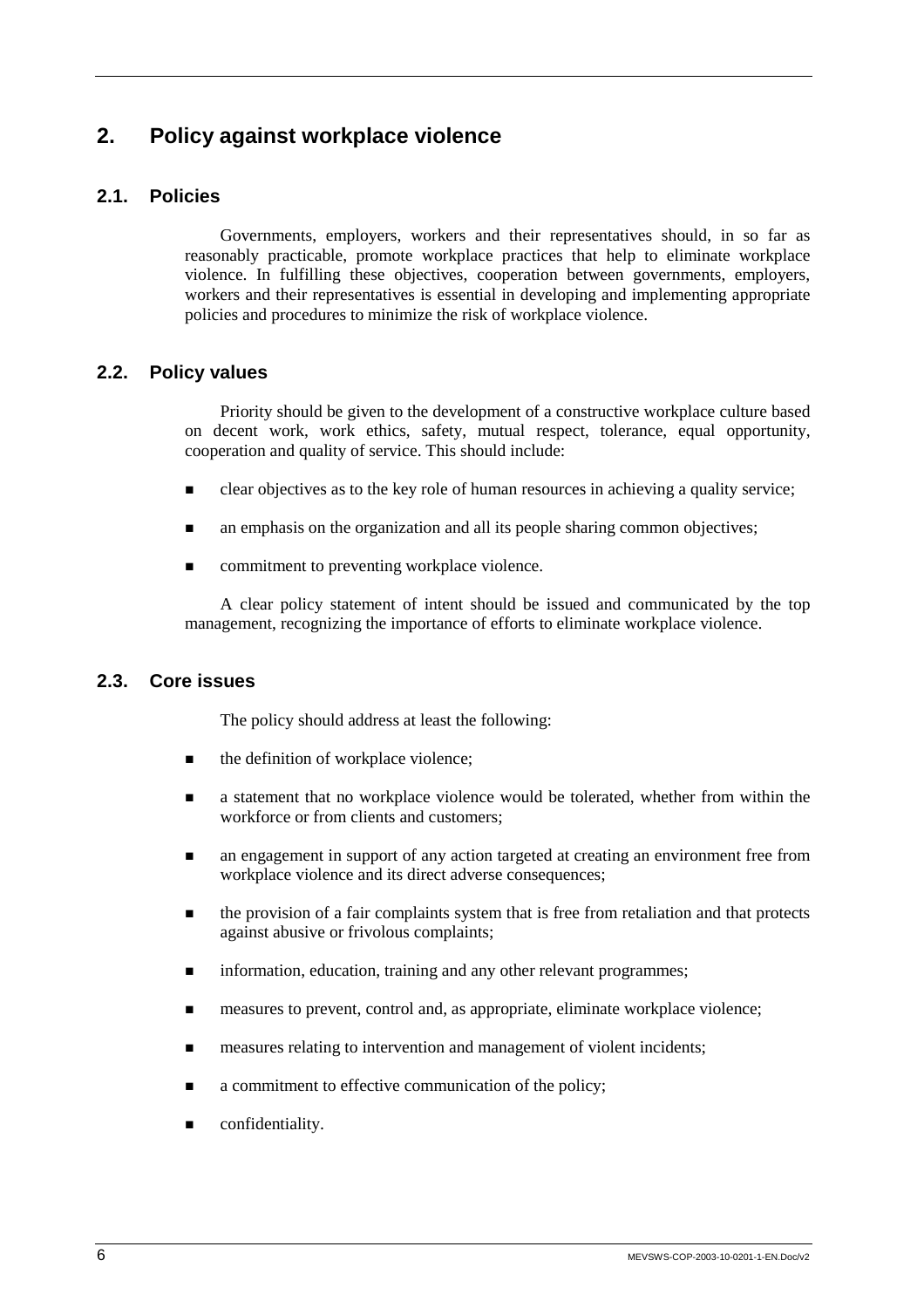## **2.4. Allocation of policy responsibilities**

The policy should in particular include:

- $\blacksquare$  a statement that supervisors and managers have a duty to implement the policy and to demonstrate leadership by example;
- $\blacksquare$  an engagement to provide managers with the ability and the means necessary to carry out the policy at all levels within the organization;
- an assignment of responsibility to individuals or teams with appropriate training and skills for the implementation of the policy;
- an engagement that workers refrain from any acts of workplace violence; and
- ! a statement that workers support and encourage employers in creating and implementing personnel policies and practices that discourage workplace violence.

The policy should be communicated to all those concerned and should be accompanied by initiatives to raise awareness among employers, workers, the general public, clients and customers.

## **2.5. Social dialogue**

The social partners should engage in social dialogue on violence in services sectors at various levels (national, sectoral, enterprise, workplace), in various forms (negotiation, consultation, exchanges of information) and ways (formal, informal), in accordance with national needs and labour relations systems.

Social dialogue on workplace violence should be developed as an ongoing process aimed at the protection of safety and health at the workplace and the improvement of services. The social partners should include workplace violence and its direct adverse consequences among the social and labour issues covered within the scope of social dialogue in services sectors. The social partners should together monitor and evaluate workplace violence.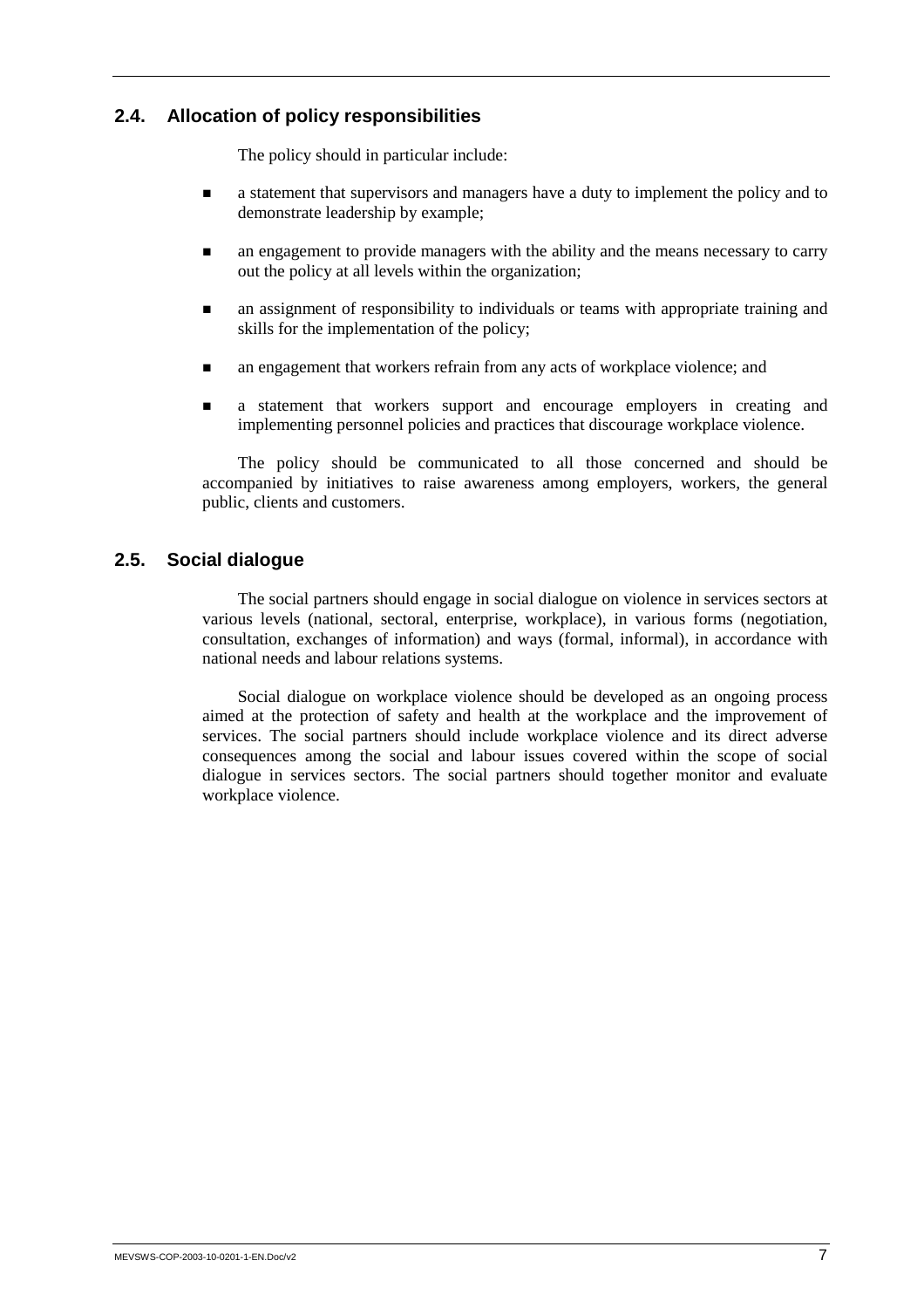## **3. Organizing**

## **3.1. Roles and responsibilities**

## *3.1.1. Governments*

Governments should assume leadership in the development and application of preventive interventions, including:

- **EXECUTE:** *Research.* In order to achieve coherence between countries, to mobilize the social partners, and to facilitate prevention, the competent authorities should encourage evidence-based policy development. Governments should fund and support research studies, as well as identifying and publicizing case studies of best practice. Data should be collected and be capable of being disaggregated in a manner that allows trends relating to particular sectors or groups of workers to be determined.
- *Guidelines*. Governments should offer guidelines to assist employers and workers in the implementation of preventive interventions at the national and sectoral levels. Governments should also ensure that prevention strategies and programmes apply to all workers in services sectors. Governments should also promote and implement measures in civil society to achieve a reduction in workplace violence.
- **E** *Legislation*. In order to move towards a preventive orientation, governments, in consultation with relevant social partners might review, where appropriate, safety and health or labour legislation.
- ! *Financial resources*. Governments, where possible and in consultation with the social partners, should seek to mobilize government funding for the implementation of effective preventive interventions.
- **Regional and international collaboration. Governments should promote and support** collaboration at regional and international levels, and through intergovernmental agencies, to enlist international assistance where appropriate in support of national preventive programmes.

Governments should take measures to identify groups of workers who are especially vulnerable to workplace violence, adopt strategies to overcome the factors that make them vulnerable, and examine the sectoral aspects of this vulnerability.

## *3.1.2. Employers*

### 3.1.2.1. Policies and procedures

Employers and their representatives should in so far as reasonably practicable promote workplace practices that help to eliminate workplace violence. In fulfilling these objectives, employers should consult with workers and their representatives to develop and implement appropriate policies and procedures to eliminate or minimize the risk of workplace violence. These policies and procedures should include:

! *Risk reduction and management*. Employers should ensure that appropriate risk assessment is conducted at their workplaces. Employers, workers and their representatives should also work together to develop appropriate strategies to assess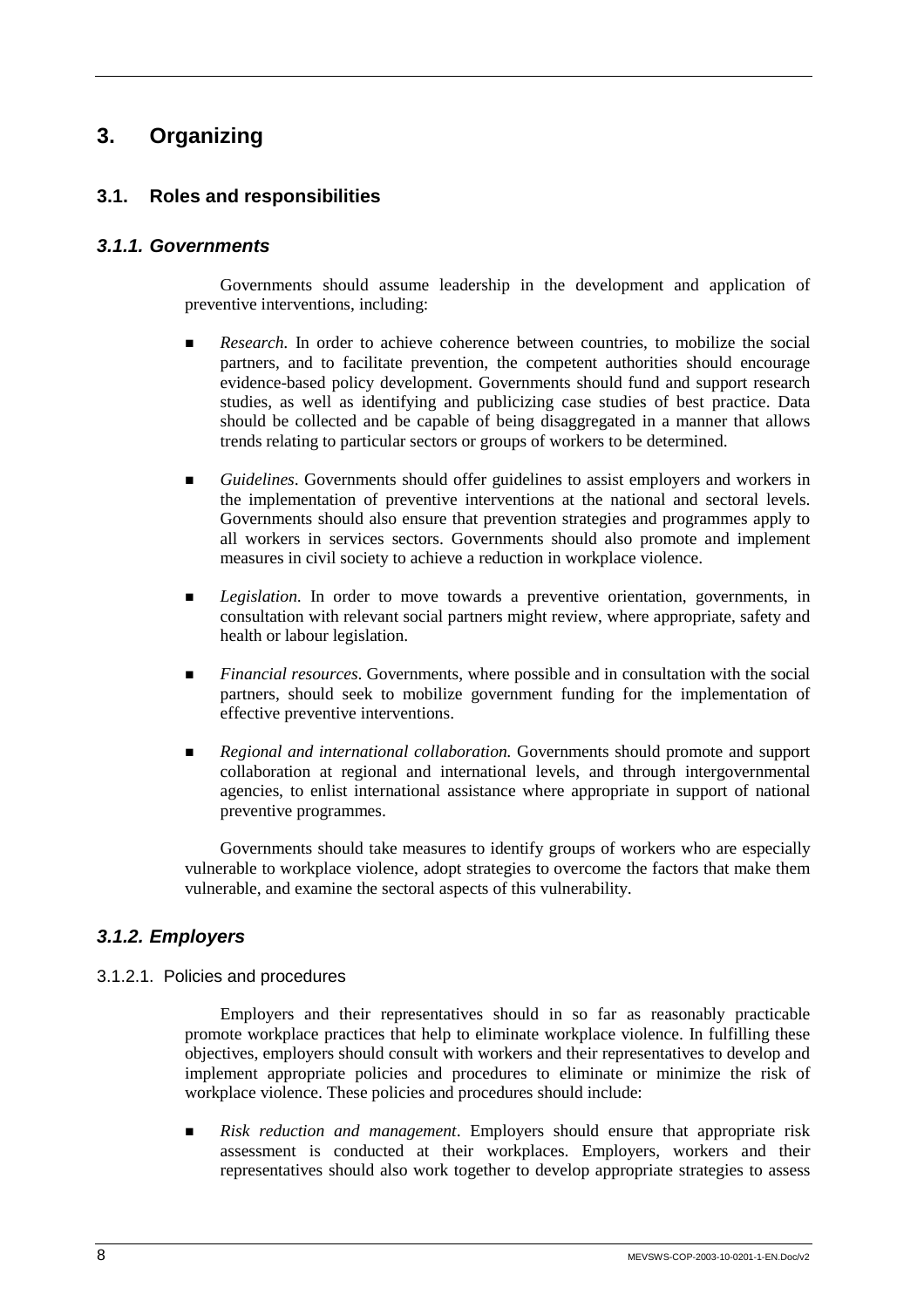risks. Employers, in consultation with workers and their representatives, should take measures to ensure that the additional risks attached to working on high-risk tasks, in particular circumstances, or at specific times of the day or night, are mitigated by appropriate preventive interventions.

- ! *National, sectoral and workplace/enterprise agreements*. Employers should endeavour to include provisions on the prevention of workplace violence in national, sectoral, workplace and enterprise agreements.
- **Personnel policies.** Employers should adopt policies and practices to promote mutual respect and dignity at work.
- ! *Grievance and disciplinary procedures*. Employers should have procedures that can be used by workers and their representatives for grievances in relation to workplace violence. Allegations of workplace violence should, as far as possible, be kept confidential until such time as investigations have been completed.

### 3.1.2.2. Information and training

Employers, in consultation with workers and their representatives, should initiate and support programmes at their workplaces to inform, educate and train workers about the prevention of workplace violence, about the enterprise's policy and strategies in place, and about support for workers if workplace violence arises.

### *3.1.3. Workers*

Workers and their representatives should take all reasonable care to prevent, reduce and eliminate the risks associated with workplace violence. In fulfilling this objective, they should:

- **EXECOOPERATE:** Cooperate with employers in occupational safety and health committees in accordance with the Occupational Safety and Health Recommendation, 1981 (No. 164).
- ! Cooperate with employers to develop appropriate risk assessment strategies and prevention policies. These policies and strategies should recognize the right of workers and their representatives to initiate grievance procedures in the case of workplace violence.
- ! Work with employers in developing and implementing workplace violence prevention policies.
- ! Endeavour to include provisions on the prevention and control of workplace violence in national, sectoral and workplace/enterprise agreements.
- ! Provide information on workplace violence prevention, including regularly updated information on workers' rights through appropriate structures.
- **EXECUTE:** Cooperate with employers in the development of training courses for all workers on preventing workplace violence.
- **Ensure that factors that increase the risk of workplace violence in particular** workplaces or when carrying out specific activities are addressed by workers and their health and safety representatives in consultation with employers.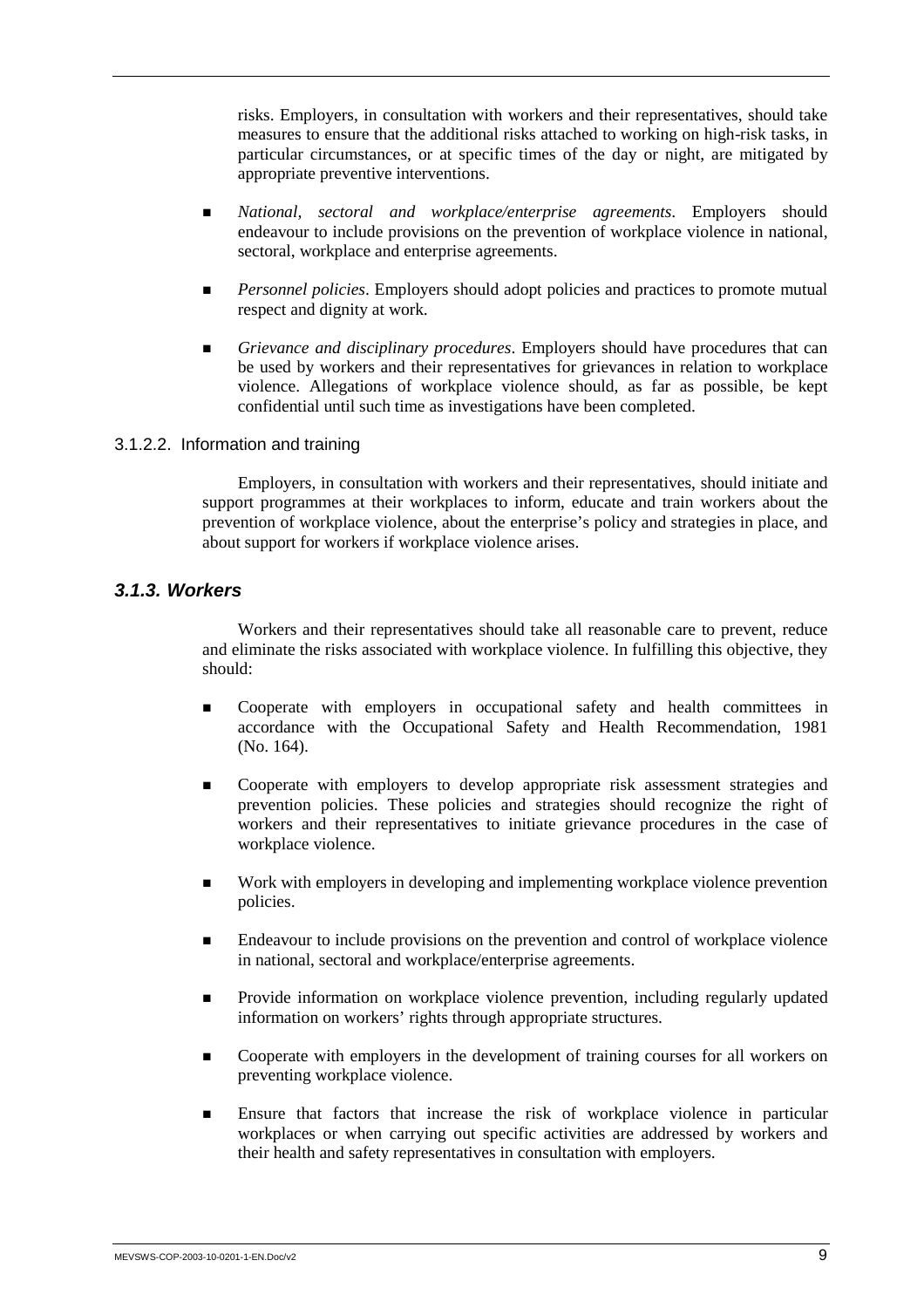Report acts of workplace violence.

#### *3.1.4. General public, customers and clients*

Customers, clients and the general public are key stakeholders in the prevention of workplace violence in services sectors. Representatives of the major public, customer and client groups should be included, where appropriate, in the development of public policies and strategies to prevent workplace violence.

### **3.2. Competence, information and training**

#### *3.2.1. Training for workers*

Training to address workplace violence in services sectors should be based on a set of policies and provided on a continuous or periodical basis, depending on specific needs. It should be provided, as appropriate, by the employer alone, or by the employer in cooperation with workers and their representatives, to all workers and their representatives, supervisors and managers. Employers should initiate and support programmes at their workplaces to inform, educate and train workers about the prevention of workplace violence, about the enterprise's policy and strategies in place, and about support for workers if violence arises.

Training to address workplace violence in services sectors could include:

- $\blacksquare$  improving the ability to identify potentially violent situations;
- **Interproving the capacity of event appraisal, active coping and problem-solving;**
- **I.** instilling interpersonal and communication skills that could prevent and defuse a potentially violent situation;
- **EXECUTE:** enhancing positive attitudes towards creating a supportive environment;
- assertiveness training, as required, according to risk assessment;
- $\blacksquare$  self-defence training, as required, according to risk assessment.

Guidelines for specific sectors and occupations should further identify the special training needs and skills required for preventing or coping with workplace violence under particular circumstances.

#### *3.2.2. Training for supervisors and managers*

In addition to participating in the information and training programmes that are directed at all workers, supervisory and managerial personnel should receive appropriate training to enable them to:

- ! explain and respond to questions about the organization's policy regarding violence;
- ! identify changes in staff performance and behaviour that may indicate a risk of workplace violence;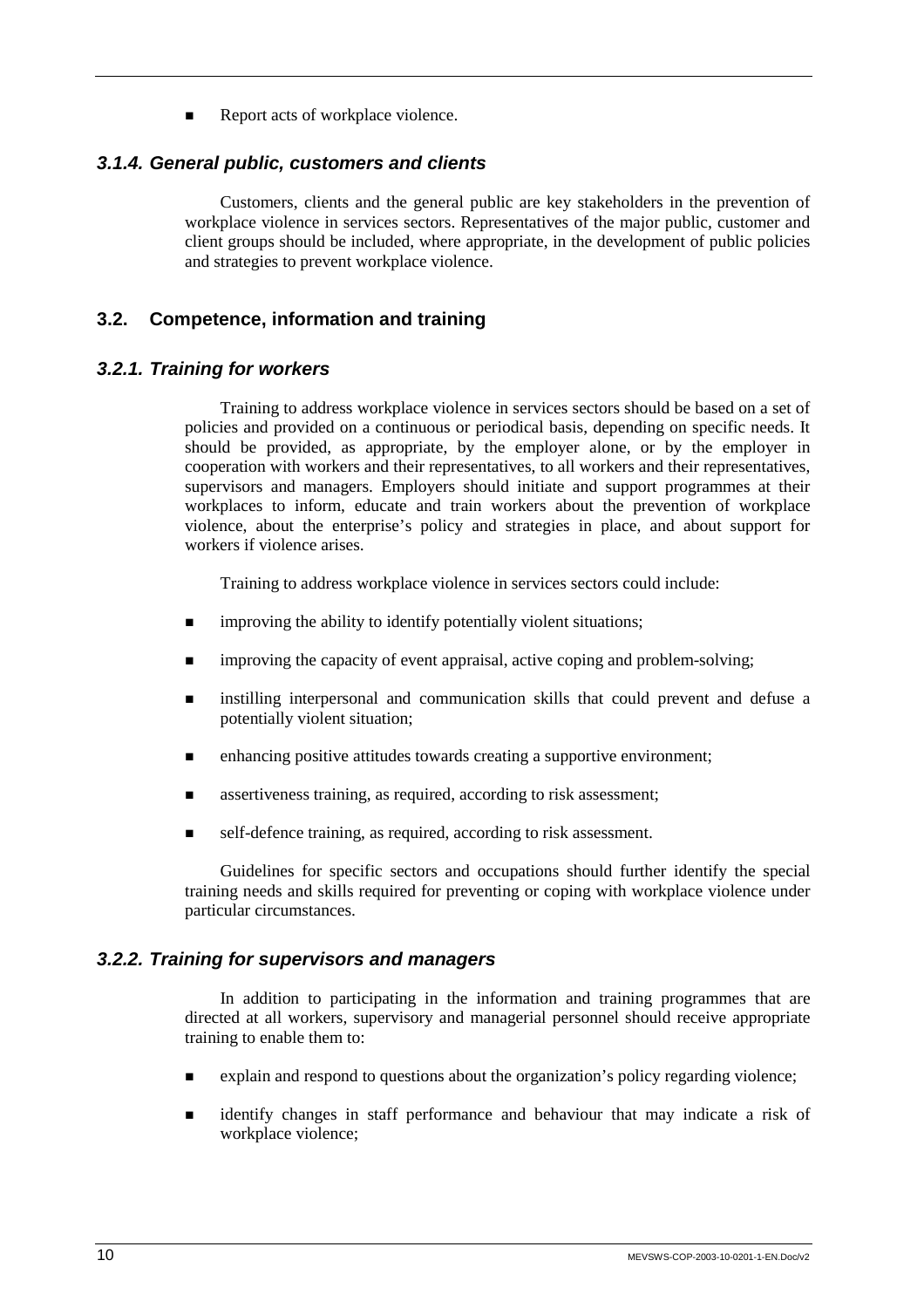- ! assess the working environment and identify working methods or conditions that could be changed or improved to prevent, reduce and eliminate workplace violence;
- support recovering workers, provide advice and help them with administrative procedures;
- ! ensure that any information on workers exposed to or suffering because of workplace violence is kept confidential, in accordance with national laws and regulations;
- ! manage staff and teams and create a work environment based on mutual respect.

#### *3.2.3. Information*

The competent authorities and employers, in collaboration with workers' representatives, should, as appropriate, make information on workplace violence available to all workers, supervisors and managers. That should include:

- **Information on the nature and causes of workplace violence in services sectors;**
- **Information on the extent and areas of concentration of workplace violence in** services sectors:
- suggested measures to prevent such problems from occurring and best practices for their reduction and elimination;
- ! information on gender, multicultural diversity and discrimination to develop sensitivity to such issues, as appropriate;
- **Information on the laws and regulations covering violence which have general** application, as well as those which are specific to a given workplace or service;
- ! information on the services available to assist victims of workplace violence, including, as appropriate, information concerning assessment and referral, counselling, treatment and rehabilitation programmes.

#### **3.3. Recording and notification at the workplace**

According to the size of the organization and the nature of activity, the employer should establish, maintain and communicate workplace violence management system documentation, including:

- a health and safety policy on workplace violence;
- **a** a system of recording patterns of different categories of workplace violence established in an accurate and timely manner. Proper documentation of all acts of workplace violence are important for an organization to learn by its experiences;
- ! arrangements, procedures and instructions and other internal documents within this framework, clearly written and presented in a way that is understood by those who have to use it;
- ! reasonable access to records relevant to workplace violence, taking into consideration the need for confidentiality;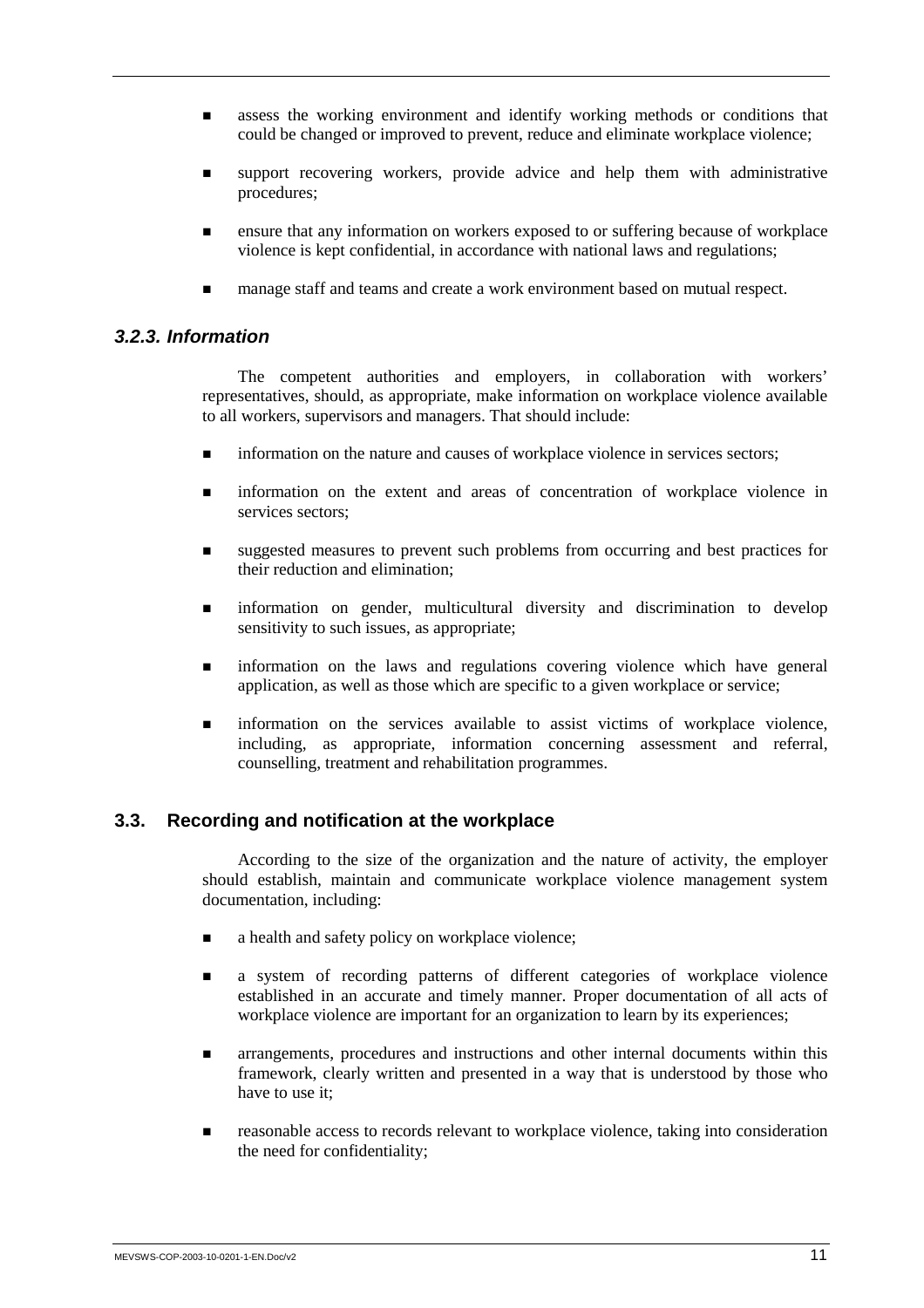**Exercise is records** that include categories of workers' exposures, results of monitoring and of acts of workplace violence.

## **3.4. Communication**

Communication between management and workers and among workers can be enhanced when:

- ! communication channels are established on an ongoing basis for sharing information and facilitating the solution of problems related to service delivery;
- ! special communication channels are established in periods of reform and organizational change;
- $\blacksquare$  feedback procedures are put into operation;
- ! time is available for dialogue, sharing information and problem-solving.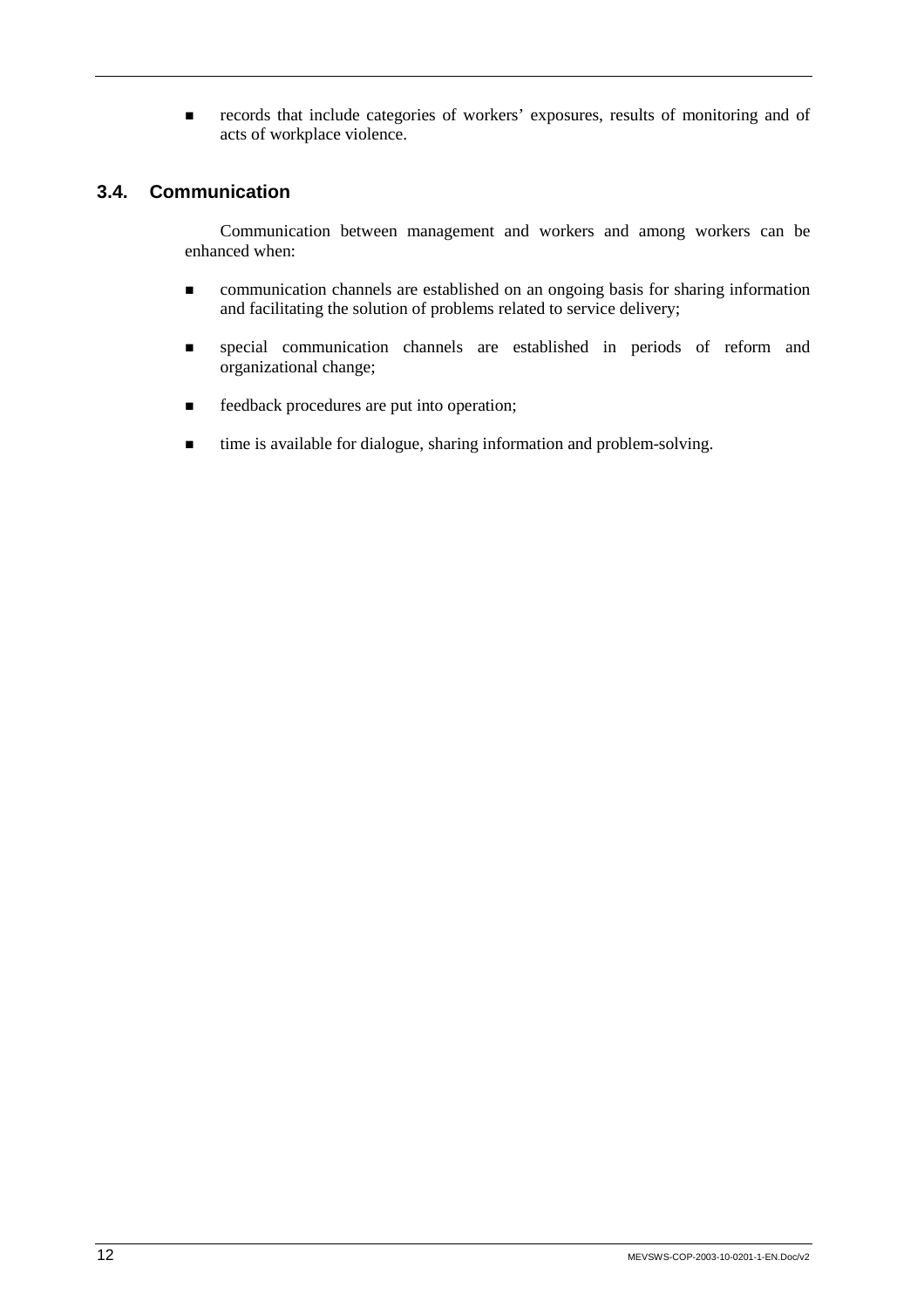## **4. Planning and implementation**

## **4.1. Review**

The organization's existing violence management system and relevant arrangements should be reviewed as appropriate. This should cover an informal understanding of the current state of affairs with regard to acts of violence.

## *4.1.1. Current situation*

Employers and workers and their representatives should jointly assess the effects of violence in the workplace. The following indicators, among others, should provide useful information for identifying and assessing the nature and magnitude of the problem at a given workplace:

- ! national and local surveys on the extent of violence in the community where the service is carried out;
- surveys that have been carried out in similar workplaces/types of services;
- absenteeism:
- sick leave:
- accident rates:
- personnel turnover;
- ! opinions of supervisors and managers, workers and their representatives, safety personnel, occupational health and social services personnel.

### *4.1.2. Risk assessment*

Risk assessment should be conducted with participation and support from employers and workers. The extent of the risk in particular areas, the circumstances under which it arises, and the risks related to vulnerable groups should be identified. Checklists of areas or aspects that should be considered for violence risk assessment at the workplace may be a useful tool, and should be developed jointly.

In conducting a risk assessment of workplace violence, account should be taken of the following possible signs of workplace tensions:

- ! physically injuring or assaulting a person, leading to actual harm;
- intense ongoing violent abuse, such as:
	- verbal abuse, including swearing, insults or condescending language;
	- aggressive body language indicating intimidation, contempt or disdain;
	- harassment, including mobbing, bullying, racial and sexual harassment;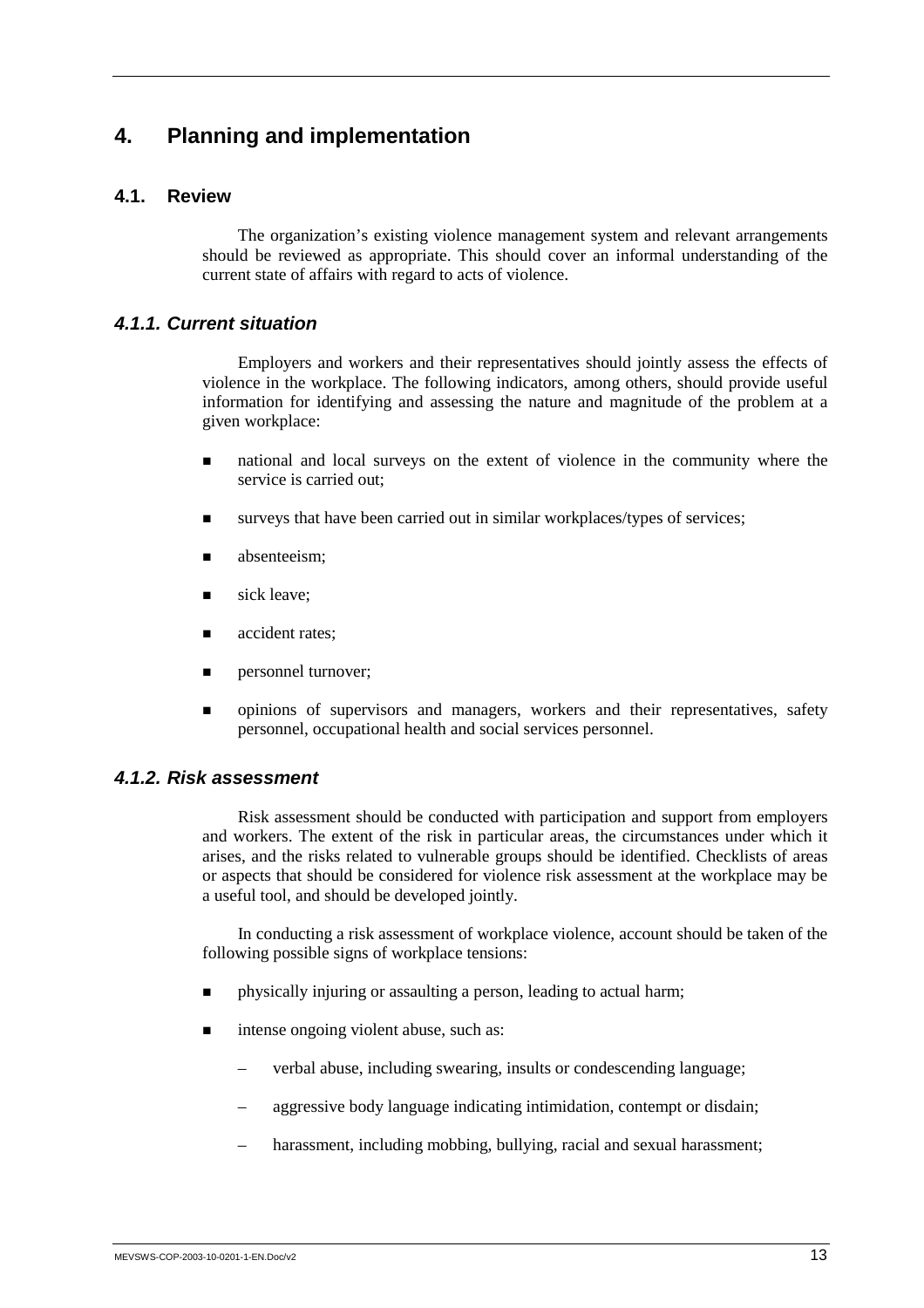! expression of intent to cause harm, including threatening behaviour, verbal and written threats

## *4.1.3. Recording acts of violence at the workplace level*

Acts of workplace violence should be recorded as this is important for an organization to learn by its experiences. Employers should review this experience in order to identify patterns and trends, including:

- identifying sources of workplace violence as being internal or external, where possible;
- **Exercise** categories of severity;
- incidence of violence in particular area/task categories;
- $\blacksquare$  perpetrator and victim characteristics;
- **If** forms of violence:
- $\blacksquare$  possible contributing factors, such as delays in service provision;
- ! situational contexts (home visits, "over-the-counter" services, conditions outside work premises);
- ! other risk factors such as time of day or night.

## *4.1.4. Recording at sectoral, national and international levels*

At the sectoral, national and international levels, a comprehensive approach involving governments, employers, workers and their representatives is required, to collate and assess data from a range of sources on violence in services sectors, due regard being paid at the national level to issues of confidentiality and privacy, in accordance with national laws and regulations.

- ! Subsectors and occupations at major risk of violence should be identified in services sectors.
- ! Standardization of subcategories used in recording procedures, such as "abuse", "threat" and "assault", should be pursued.
- **Example 1** Statistics on workplace violence collated by those working in the criminal justice system should be integrated with those collected by the occupational health and safety authorities and harassment data from equality bodies, as well as with human resources data from individual organizations.
- ! When substantive national data are available, government authorities should chart trends and evaluate the effectiveness of different prevention initiatives.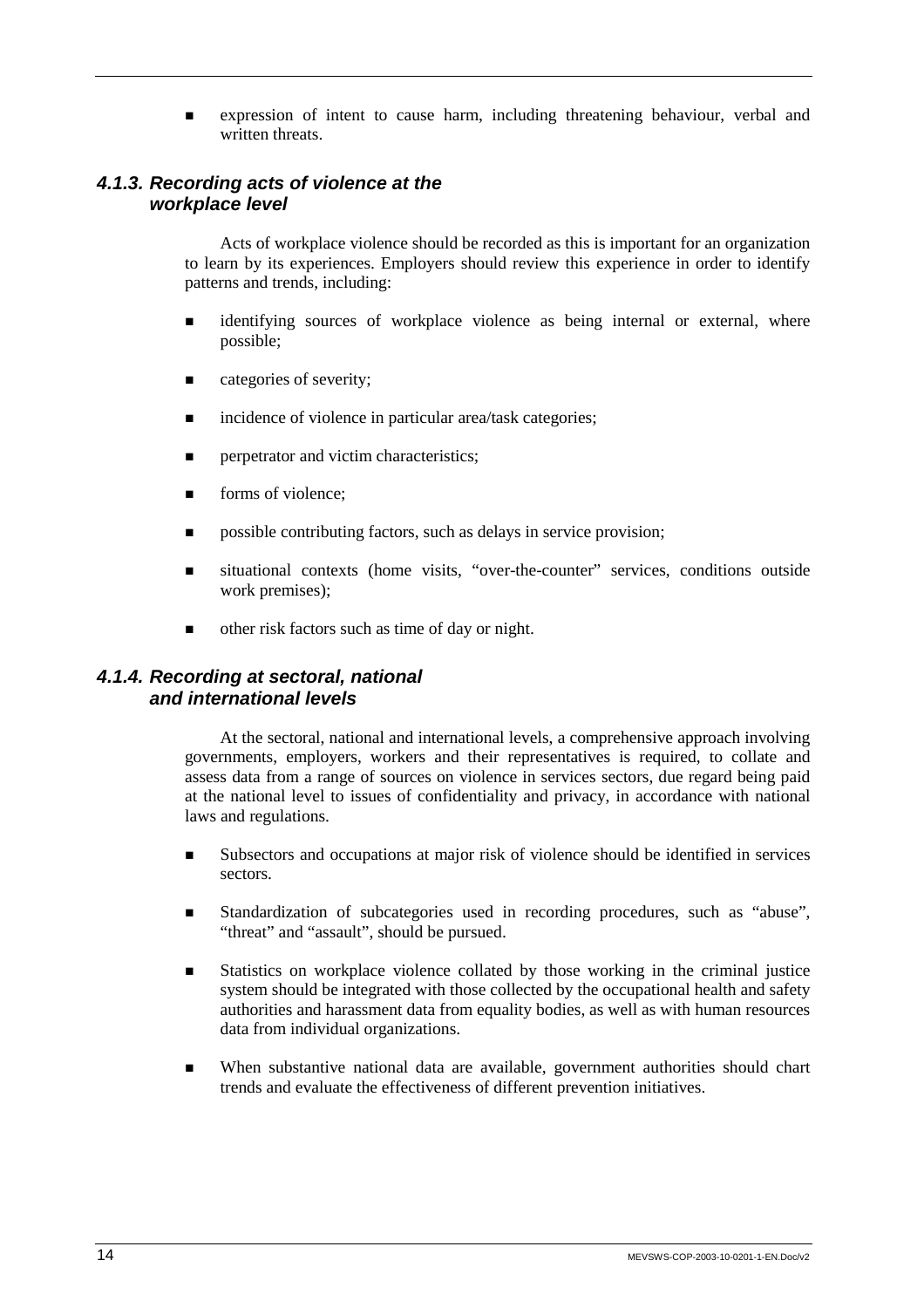## **4.2. Implementation**

Arrangements should be made for adequate implementation of a management system dealing with workplace violence and, where appropriate, response to workplace violence.

## **4.3. Control measures: Strategies for preventing, reducing, managing and coping with violence**

### *4.3.1. Developing strategies to combat violence at the workplace*

In developing policy and strategies on workplace violence, special consideration should be given to the following:

- $\blacksquare$  workplace violence is detrimental to the functioning of the workplace and the quality of services, and action taken against such problems is an integral part of organizational development and the promotion of decent work;
- $\blacksquare$  analysis of the full range of causes that generates violence will be helpful in defining better prevention strategies;
- ! preventive measures have proved to be particularly effective and should be given priority whenever possible;
- ! short-, medium- and long-term objectives and strategies should be identified at the earliest stages so as to organize action towards realistically achievable goals within agreed time frames;
- action should be articulated in a series of fundamental steps that includes workplace violence recognition, risk assessment, intervention, monitoring and evaluation.

### *4.3.2. Awareness-raising and cooperation on combating workplace violence*

Governments, employers, workers and their representatives should be actively engaged in giving the reduction of violence in services sectors an appropriate priority, including measures aimed at:

- ! enhancing recognition of workplace violence as a major threat to health and safety, service efficiency, productivity, equal treatment and decent work;
- disseminating information on workplace violence in services sectors;
- ! monitoring and examining workplace violence in services sectors and providing opinions, proposals and considerations to government, legislative institutions and the community.

Governments, employers, workers and their representatives should pursue local, regional and international cooperation in the endeavour to reduce workplace violence.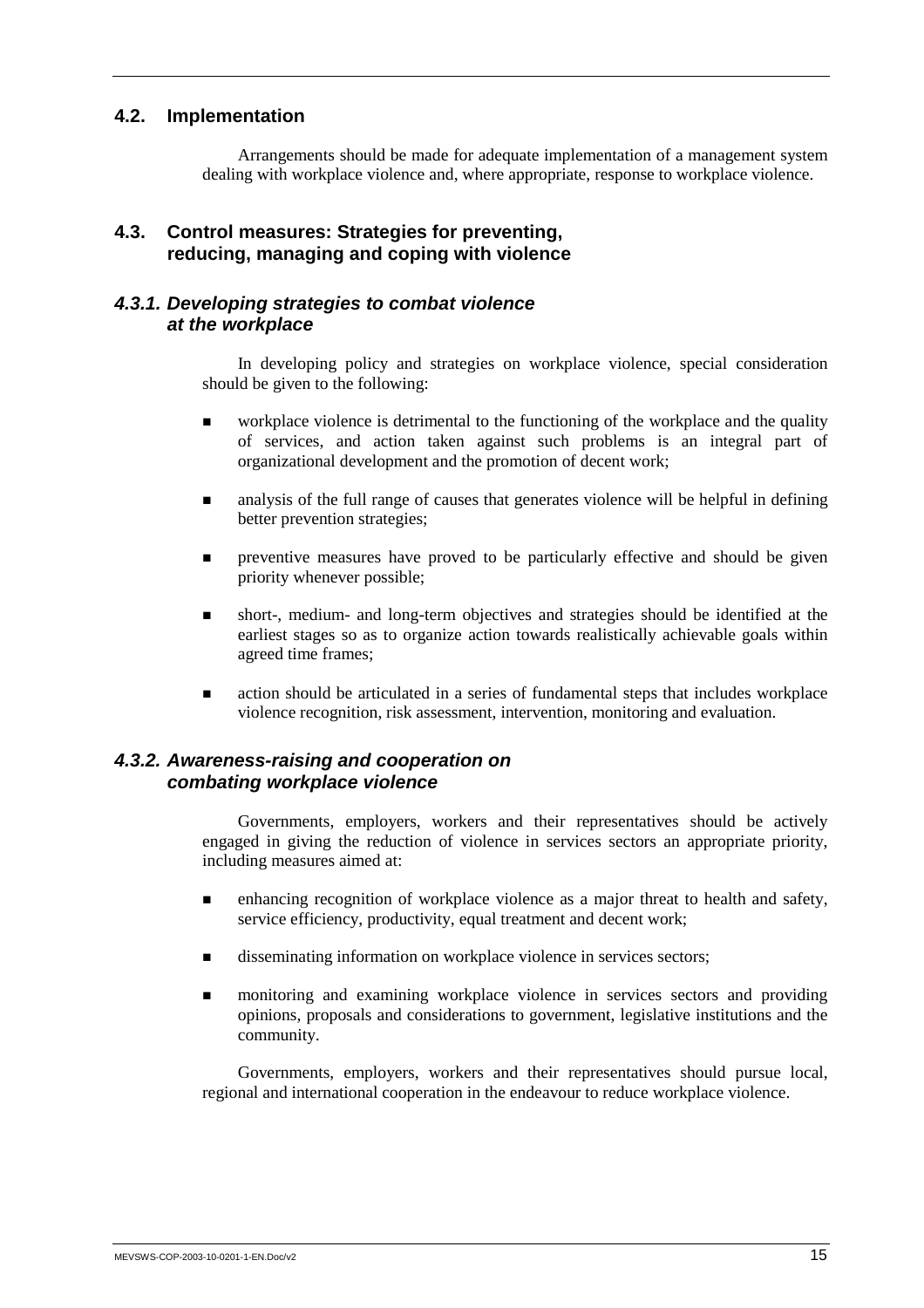## **4.4. Organizational preventive measures**

The following suggestions can be taken into account concerning communication and work practices.

## *4.4.1. Communication*

Improved communication can reduce the risk of workplace violence. This should take the form of:

- $\blacksquare$  timely and adequate information to the public and clients;
- **n** opportunities given to the client to comment on the quality of service and consideration given to these comments;
- **EXECUTE:** measures to deal with complaints.

## *4.4.2. Work practices*

Preventive measures concerning work practices should include consideration of:

- **staff levels;**
- service capacity and resources;
- workload;
- $\blacksquare$  scheduling;
- workplace location;
- **Exercity of the handling of valuables;**
- $\blacksquare$  proximity or contact possibility for isolated workers;
- specific needs of the service and expectations of the general public.

## **4.5. Improving the work environment**

### *4.5.1. Physical environment*

The physical features of a workplace may be factors in defusing workplace violence. Consideration should be given to the following: noise, lighting and temperature levels.

### *4.5.2. Workplace security issues*

To minimize the risk of workplace violence in services sectors, the following should be taken into account:

- $\blacksquare$  the identification of areas at special risk and the level of risk;
- **Exercise** access to and from the workplace, including parking areas and transport facilities;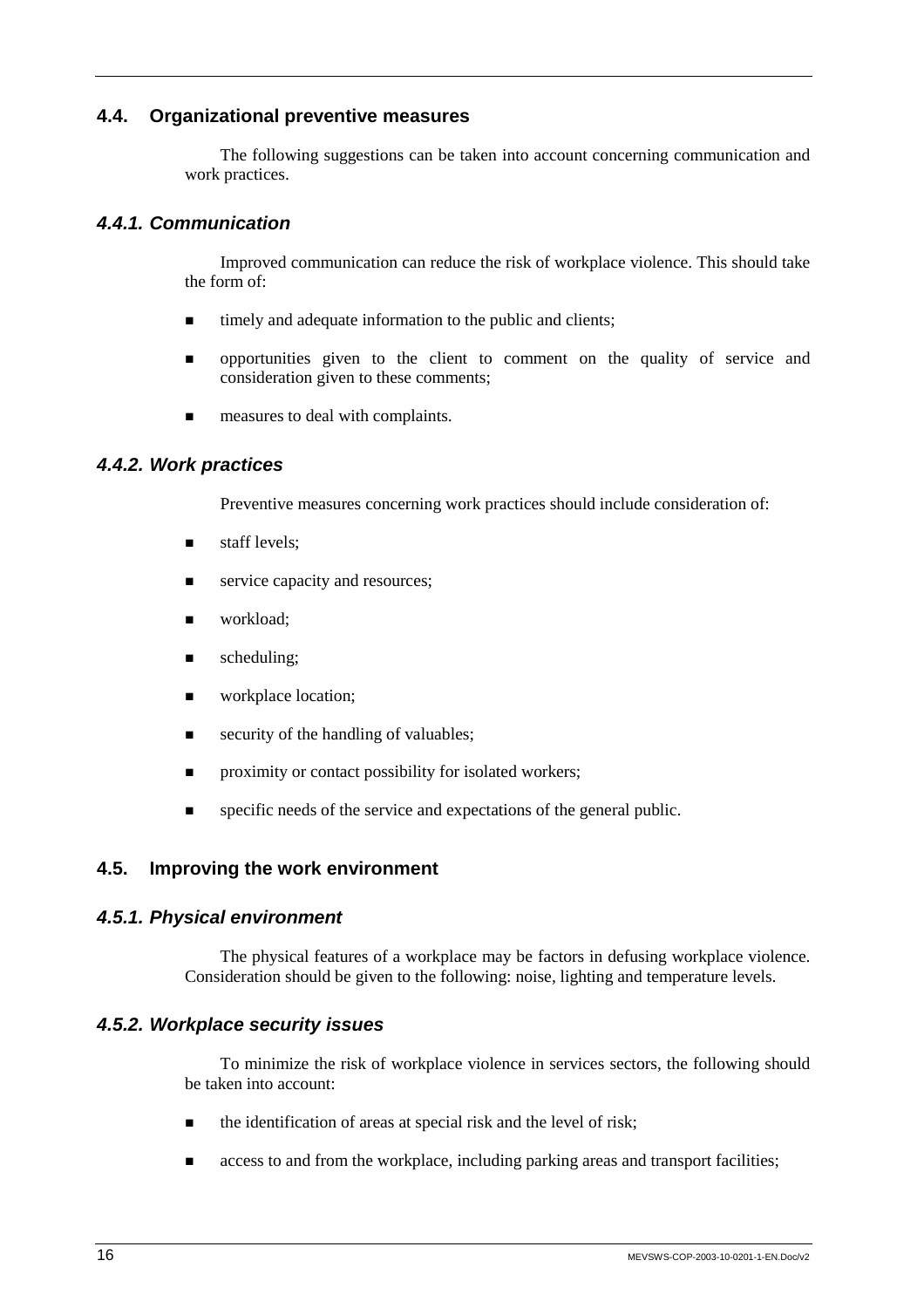- $\blacksquare$  the existence of security services:
- ! the elimination of impediments to a clear view at the workplace;
- the identification of restricted areas;
- ! the installation of security systems in dangerous areas, after consultation with workers and their representatives;
- the banning of weapons except as an inherent requirement of a specific job;
- **EXECUTE:** restrictions on alcohol and drugs in the workplace;<sup>1</sup>
- access control systems for workers and/or visitors, where appropriate (identification, reception desks, gates, etc.);
- identity documents for workers, where appropriate:
- identification of visitors, where appropriate;
- $\blacksquare$  cooperation among enterprises on collective security.

#### **4.6. Incident preparedness and response**

Violence prevention, preparedness and response arrangements should be established and maintained in all organizations. These arrangements should identify the potential for violent acts and situations at the workplace and address their prevention (see sections 4.1- 4.5).

A response from an organization to a violent incident should include a plan of response to the various manifestations within the organization after a violent incident, both in terms of physical outcome and psychological outcomes, as far as is reasonably practicable.

#### *4.6.1. Response plans*

It would be useful to have management plans for handling situations of workplace violence and associated problems, and for helping individuals affected by workplace violence to deal with the after-effects of violent incidents or behaviour, both physically and emotionally; these should be made available and tested in advance. These plans should include measures to prevent severe psychological or medical problems at the level of posttraumatic stress disorder from developing, as far as reasonably practicable.

#### *4.6.2. Management support*

Management should provide support to all workers affected by workplace violence. In particular, management should:

deal with the immediate aftermath of violence and associated problems;

<sup>1</sup> See Ch. 5 of *Management of alcohol- and drug-related issues in the workplace*, ILO code of practice (Geneva, ILO, 1996).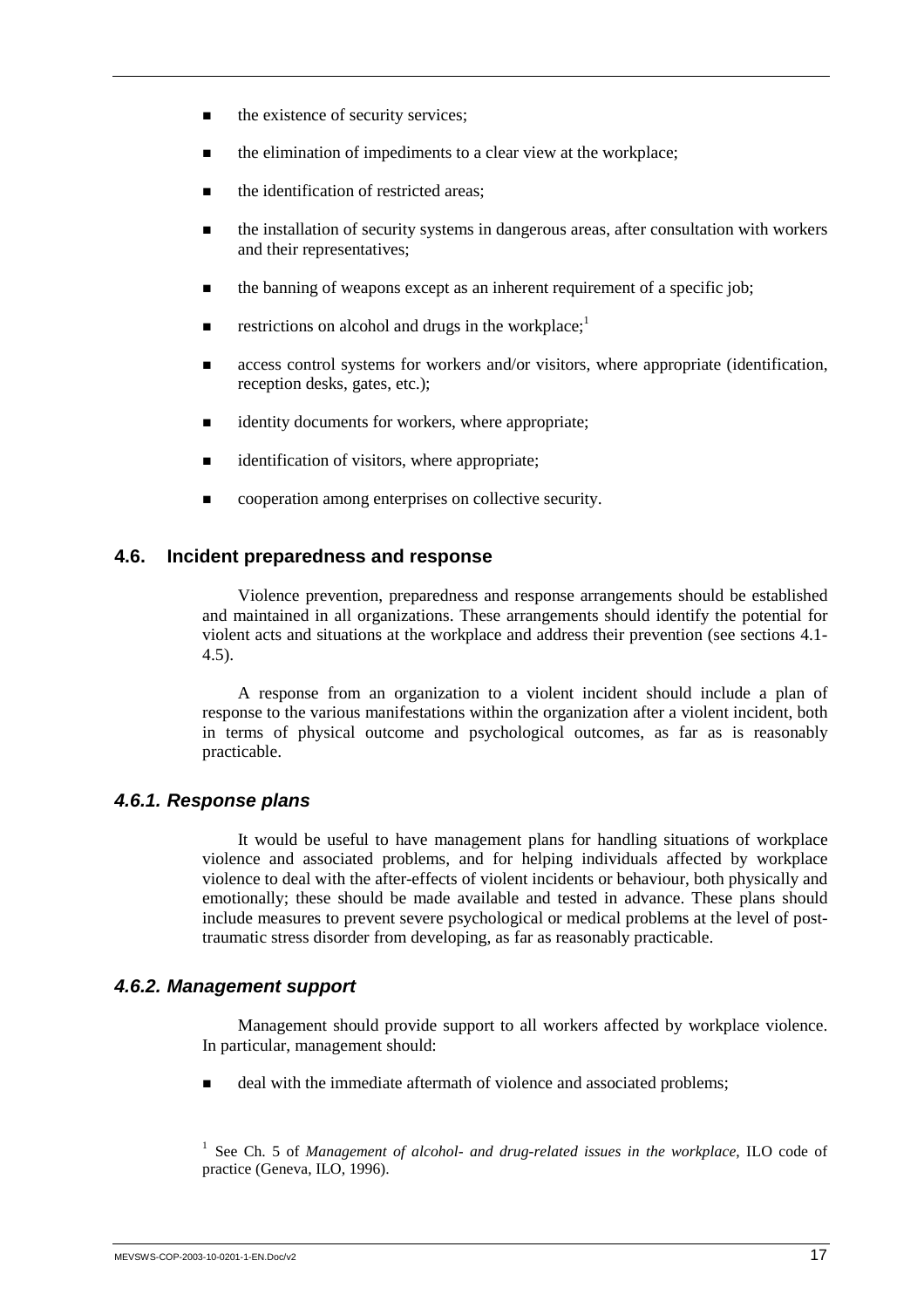- ! minimize the impact of workplace violence by facilitating or advising on provision of leave where appropriate;
- $\blacksquare$  provide information to the immediate families of the workers affected;
- $\blacksquare$  initiate a timely internal investigation if necessary.

## **4.7. Focusing on the individual: Medical and other interventions**

In addition to training and enhanced communication, the following interventions should be developed to reinforce the capacity of individuals to contribute to the prevention of workplace violence.

## *4.7.1. Medical treatment*

Appropriate medical treatment should be available, where required, to workers affected by workplace violence.

In the case of enterprises that have medical services, the employer should refer those who appear to have violence-related problems to those services, as appropriate, if this is within the competence of the professionals engaged in such services.

When companies do not have such services or the caseload exceeds the competence of in-house professionals, the employer should refer workers to appropriate treatment outside the enterprise.

### *4.7.2. Support*

Support, by way of opportunities to discuss concerns or other support initiatives, in consultation with workers' representatives, may be beneficial to all those affected by workplace violence, directly or indirectly, for example, counselling and psychological treatment, if appropriate.

## *4.7.3. Debriefing*

Debriefing as required should be made available by the employer, in consultation with workers' representatives, to workers affected by workplace violence. It could include:

- **In sharing personal experience with others, to defuse the impact of violence;**
- **In all helping those affected by workplace violence to understand and come to terms with** what has happened:
- **I.** offering reassurance and support:
- **If** focusing on the facts and giving information;
- $\blacksquare$  explaining the help available.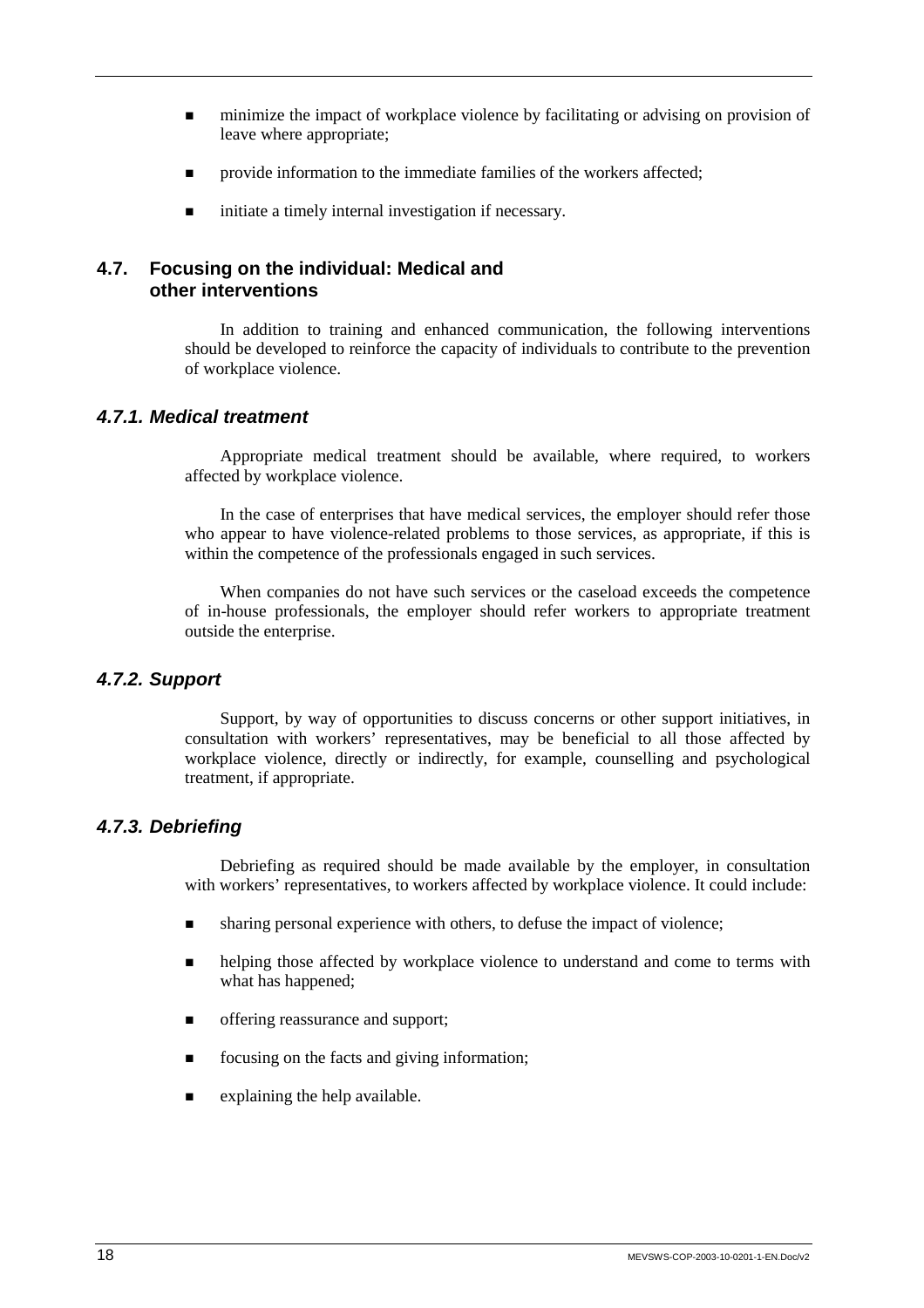### *4.7.4. Mitigation*

Governments should promote care and support to the victims of workplace violence through public health-care programmes, access to treatment where appropriate, social security systems, occupational safety and health systems and other government initiatives. Rehabilitation should be made available, and its existence made known to all those affected by workplace violence.

The employer, in collaboration with workers and their representatives, should provide support to workers affected by workplace violence during the entire period and allow all necessary time to recover, within reason.

Whenever possible and convenient, workers should be encouraged to return to work, avoiding too much pressure at first, special working arrangements being made when necessary to facilitate reintegration.

## **4.8. Grievance and disciplinary procedures**

Governments, employers, workers and their representatives should act in collaboration to develop grievance and disciplinary procedures to deal with complaints of workplace violence. These procedures should include a fair and equitable process for the investigation and resolution of complaints. This process should ensure that a worker who is the subject of a complaint knows the details of the allegations and who made them, has the opportunity to respond to the allegations and has the benefit of an impartial, independent and fair hearing by a decision-maker who has not prejudged the issue; that victimization is prevented; and that confidentiality and time limits are respected. Retaliation against victims or witnesses should not be tolerated.

## **4.9. Privacy and confidentiality**

Governments and employers should ensure that any information relating to grievances and disciplinary procedures, medical treatment, debriefing, counselling and rehabilitation is kept confidential, in accordance with national laws and regulations.